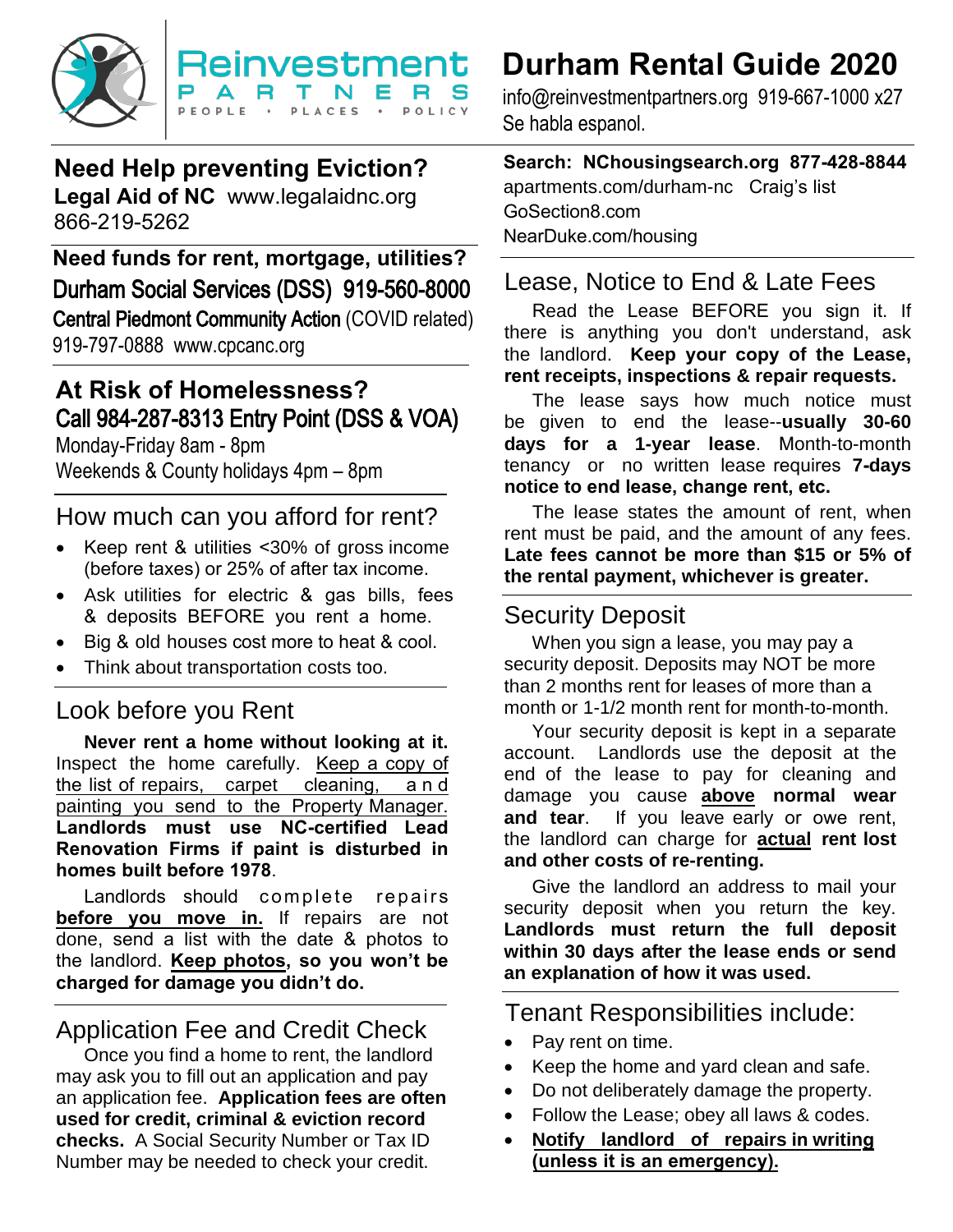## **North Carolina Laws** (NC General Statute 42-42)

**State Law requires landlords to promptly repair homes when notified:**

- **"Maintain in good and safe working order and promptly repair all electrical, plumbing, sanitary, heating, ventilating, air conditioning, and other facilities and appliances supplied or required to be supplied by the landlord,** provided that notification of needed repairs is made to the landlord in writing by the tenant, except in emergency situations."
- **Smoke detectors must be working within 15 feet of all sleeping areas**. If residents replace batteries & detectors are still beeping, tell landlord they need to be replaced.
- **Carbon Monoxide (CO) alarms** on each floor of homes with fuel-burning heat, stoves, water heaters, or attached garages.
- **Heating equipment** that can heat living areas to 68 degrees when it is 20 degrees outside from November 1 through March 31.
- **Plumbing**, toilet and bathtub/shower.
- **Electrical** wiring.
- **Steps, floors**, ceilings, roofs, chimneys.
- **Locks** on all outside doors.
- **Safe windows** with working locks.
- **No holes** allowing rats or rodents to enter.
- **No excessive standing water**, sewage, or flooding caused by plumbing leaks or inadequate drainage that contribute to mosquito infestation **or mold**.

## Other Landlord Responsibilities:

- Do what is necessary to keep the property in a livable condition.
- Provide housing and facilities required by State laws and local codes.
- Follow the Lease.
- Give proper notice to tenants.

# **Durham City Housing Code**

**In addition to NC laws, the Durham City Housing Code requires homes and yards in the City to be safe, healthy, and well-maintained.**

Homes means all housing, including houses, apartments, mobile homes, boarding houses, (and may include hotel rooms, if they are your residence). The Housing Code protects every City resident regardless of citizenship or immigration status. **For help from City Housing Inspections, call 919-560-1200.** 

#### **The City Housing Code covers most items found in the home, including:**

**Appliances** (stoves, refrigerators, etc.) provided with the home must be in good repair.

**Bathrooms** must have a working toilet, sink, tub or shower, & window or fan for ventilation.

**Electricity** must be adequate. Wiring must be enclosed. Outlets & switches must be safe (two or more duplex outlets per room).

**Heat** must be central or permanent space heating units that safely heat all rooms to at least 68°F. Portable electric space heaters are not adequate. Portable kerosene heaters not safe! Attic insulation is required.

**Hot & cold water** is required.

**Locks** must be on all exterior doors and are operated from inside and outside, such as dead bolts, NOT barrel bolts and padlocks.

**Paint** must not be flaking or peeling.

**Pest** control is the landlord's responsibility in duplexes or other multi-family apartments.

**Plumbing** and fixtures must work and not leak.

**Roofs** must not leak.

**Screens** must be in good repair on all operable doors & windows on May 1 to November 1, or the home must have central air conditioning.

**Security bars** must be able to be opened without tools from the inside of sleeping areas.

**Windows** must be easy to open, close, & lock. All rooms must have a window that opens. Windows must not be broken or boarded.

**Yards** have no paint chips, trash, junk, or cars.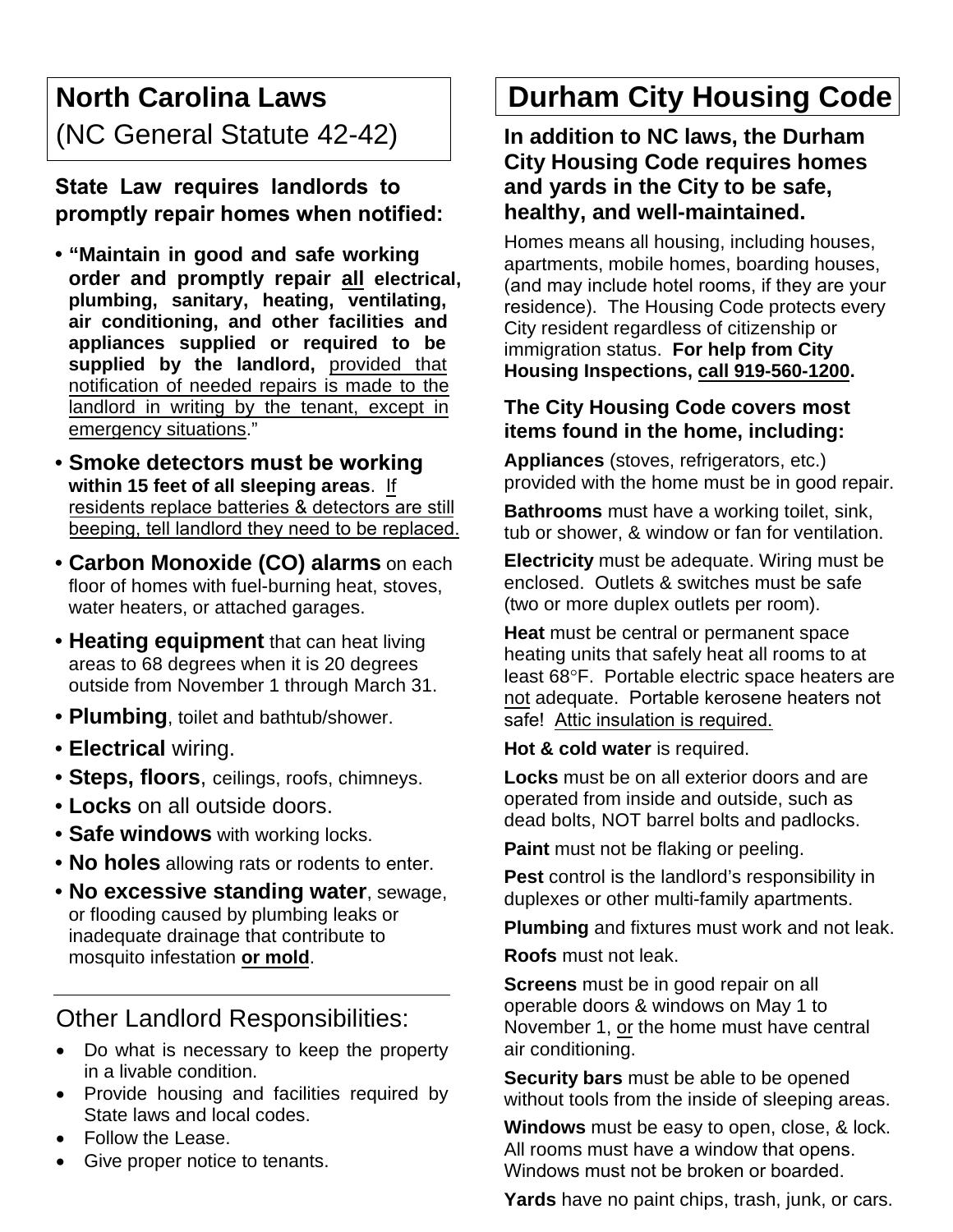## Small Claims Court

If your landlord does not make repairs after you have given written notice, you have the right to take your landlord to court. If your home is not livable, your landlord has violated the lease. This also gives you the right to move out without further rent payment, after giving proper notice to your landlord, even if you still have time on your lease. **If you stay in the home, you do NOT have the right to stop paying rent. You can sue for rent abatement from Small Claims Court.** The court may award you a refund of all or part of the rent you paid during the time your landlord was in violation of the lease.

To file a claim in Small Claims Court, contact the **Clerk of Court in the County Courthouse, 510 South Dillard St, Durham, NC 27701 (1 st floor, Civil Division).** They can help you fill out the forms. The filing fee can be waived if you cannot afford it. For more information, call the **Clerk of the Civil Court 919-808-3003** or the **Civil Magistrate 919-808-3013**.

### Eviction

A landlord must go to court before evicting a tenant for not paying rent, or for violating any other terms of the lease. **You should get a notice of your court date.** These rules apply:

- Your landlord must win a court judgement before evicting you from your home.
- You cannot be locked out of the home before the court makes a decision.
- You must be informed that action is being taken against you and for what reason.
- If you pay what you owe plus court costs before or by the court date, the landlord cannot evict you, but you must bring the receipt to the court hearing.
- After the magistrate makes a judgement, you have 10 days to appeal, but you may have to pay a bond (usually the amount of the judgement) and future rent to the court.
- If you do not appeal, the landlord can get an order to have the Sheriff evict you within about 15 days of the hearing date.
- If you are evicted by the court process and your belongings are padlocked inside, the landlord must give you 10 days to get them.

Legal Aid for Low Income People **[www.legalaidnc.org](http://www.legalaidnc.org/) 866-219-5262** Call if you are at risk of eviction, so you can get an attorney to prevent eviction.

**Legal Aid of NC Durham, 919-688-6396** Evictions only: 919-688-6396 ext. 4540.

**NC Bar Assoc. Lawyer Referral Service 800-662-7660** for low cost lawyers.

#### Illegal Eviction

**Your landlord may not evict you in retaliation for filing a Housing Code complaint for 12 months or the end of your lease, but you must continue to pay rent.** If your landlord threatens a retaliatory eviction, call **City Housing Inspections, 919-560-1647,**  or **Legal Aid, 866-219-5262**. If you are threatened with an illegal eviction, **call the Sheriff's Civil Process Office, 919-560-0901.**

## Lead Poisoning from Old Paint

**Lead paint chips & dust can poison young children.** Even tiny amounts of lead can cause learning disabilities, brain damage, and other health problems.

Children under 6 are most at risk from lead. **Ask your doctor for lead test or call Lincoln Community Health Center, 919-956-4000.** 

If a child has lead poisoning, their home and child care should be tested for lead. For help, **call the Health Dept. 919-560-7800.** 

DO NOT dry sand or scrape paint on a home built before 1978. You could poison yourself and your children. ALWAYS use a trained, certified Lead Renovator. **Get Lead Renovator training at PEACH, 919-682-1300, www.peachdurham.org**.

Homes built before 1986 may have lead in solder on copper pipes. **To test your water for lead, call City Water, 919-560-4386.** 

If you rent a home built before 1978, the owner must give you any information they have on lead-based paint and hazards in the home. You should receive the brochure: **Protect Your Family from Lead in Your Home.** 

**Lead & Healthy Home Visits:** Lorisa Seibel, 984-209-1762 Lorisa@reinvestmentpartners.org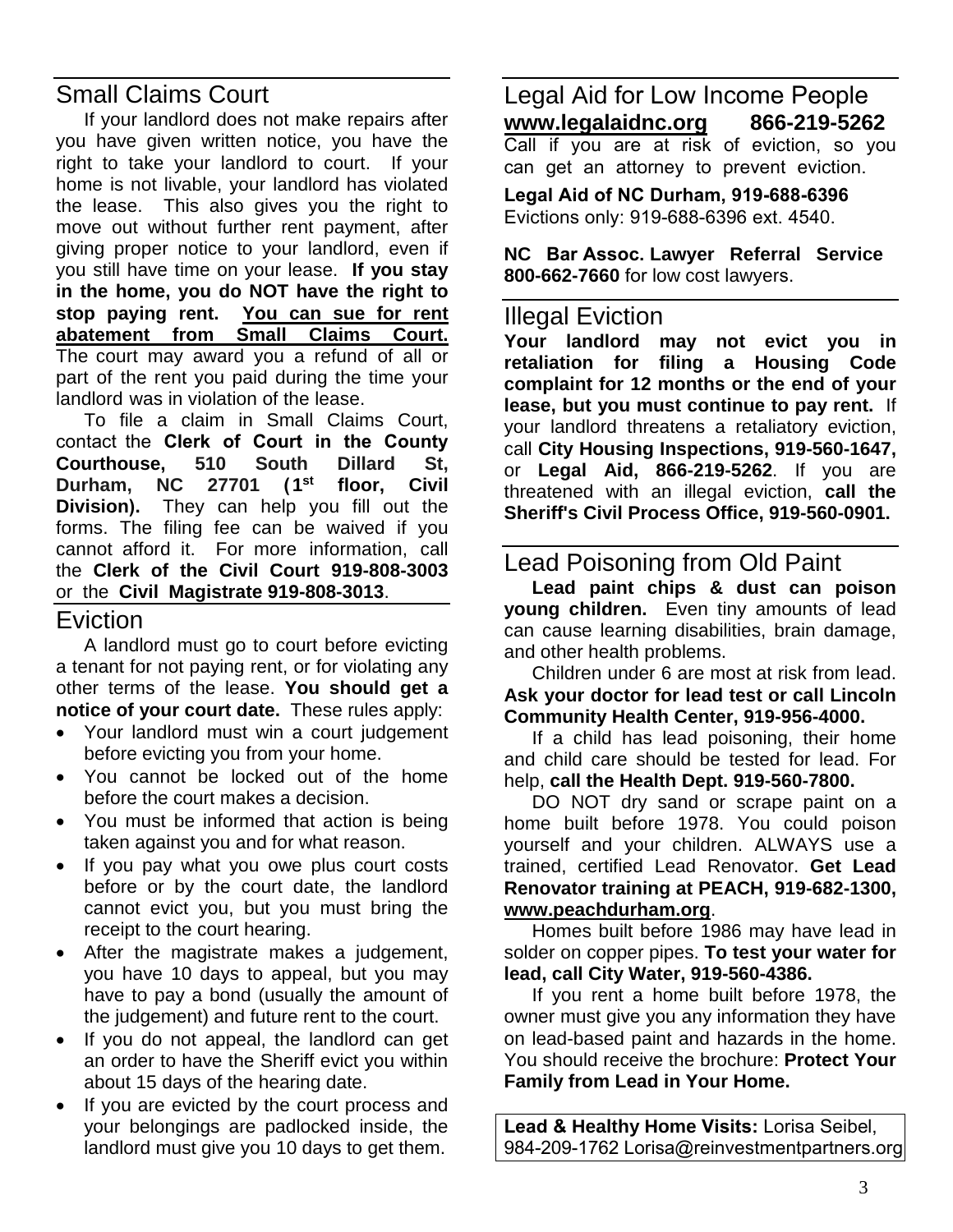## Fair Housing

You have the right to live anywhere you want, regardless of who you are or where you are from. Fair Housing Law prohibits discrimination in rental or sale of homes. It is **illegal for a landlord to discriminate against you based on race, religion, sex, color, national origin, handicap** (physical or mental disability or illness, including HIV/AIDS), or **familial status** (for example, if you have children or are pregnant).

Housing discrimination can take many forms. The law prohibits these practices:

- refusal to sell, rent, or lease,
- refusal to make reasonable accommodation or modification for the disabled,
- refusal to accommodate families with children,
- discriminatory advertising,
- discriminatory financing,
- steering (such as directing minorities only to predominantly minority areas).

Discrimination can be indirect as well as obvious. For example, if you are told over the telephone that a home is available but are then informed it has been rented when you arrive in person to inspect it, discrimination may have occurred.

**The Fair Housing Act requires apartment buildings with 4 or more units built after March 1991 to be accessible to disabled persons.** All units in buildings with elevators and all ground-floor units in buildings without elevators must be accessible.

In all apartments, a landlord must make reasonable accommodations and allow reasonable modifications to meet the needs of a disabled tenant. For example, a landlord should make common areas accessible to all tenants and should permit a tenant to install grab bars and other modifications to the home.

If you have any suspicions or complaints about the treatment you receive when renting or buying a home in Durham, contact **City of Durham Human Relations, 919-560-1200**.

## Connecting Utilities

After you sign the lease and pay the security deposit, you can move in, but you may need to connect utilities. Some apartments include utilities in the rent, but in most cases you will have to pay to connect utilities as well as monthly bills.

Some utilities check your credit. If you have no credit or bad credit you may be required to pay a security deposit or have a cosignor or credit reference.

#### **Electricity**

**Duke Energy 800-777-9898**

Requests can be made by phone. Security deposit may be required.

#### **Gas**

#### **PSNC Energy 877-776-2427**

Security deposit may be required.

#### **Water**

#### **City of Durham 919-560-1200**

Deposit may be required. Fee is on 1<sup>st</sup> bill. 24-48 hour service may be available. If you have a high water bill due to a leak (and documentation of the repair), you may request a credit on the bill. **Call 919-560-1200.**

#### **Phone**

Assurance Wireless: 1-888-898-4888 www.assurancewireless.com/ Free mobile phone for household with SSI, TANF, or EBT/food stamps.

## **Public Housing & Housing Choice Voucher (HCV, Section 8) Durham Housing Authority (DHA)**

#### **330 E. Main St., 27701 919-683-1551**

#### **[www.durhamhousingauthority.org](http://www.durhamhousingauthority.org/)**

Public Housing & Section 8 (HCV) have waiting lists, so applications may not be available due to lack of funding.

To stay on waiting list(s), you must keep your address updated in writing when you move. **Contact DHA 919-683-1551.**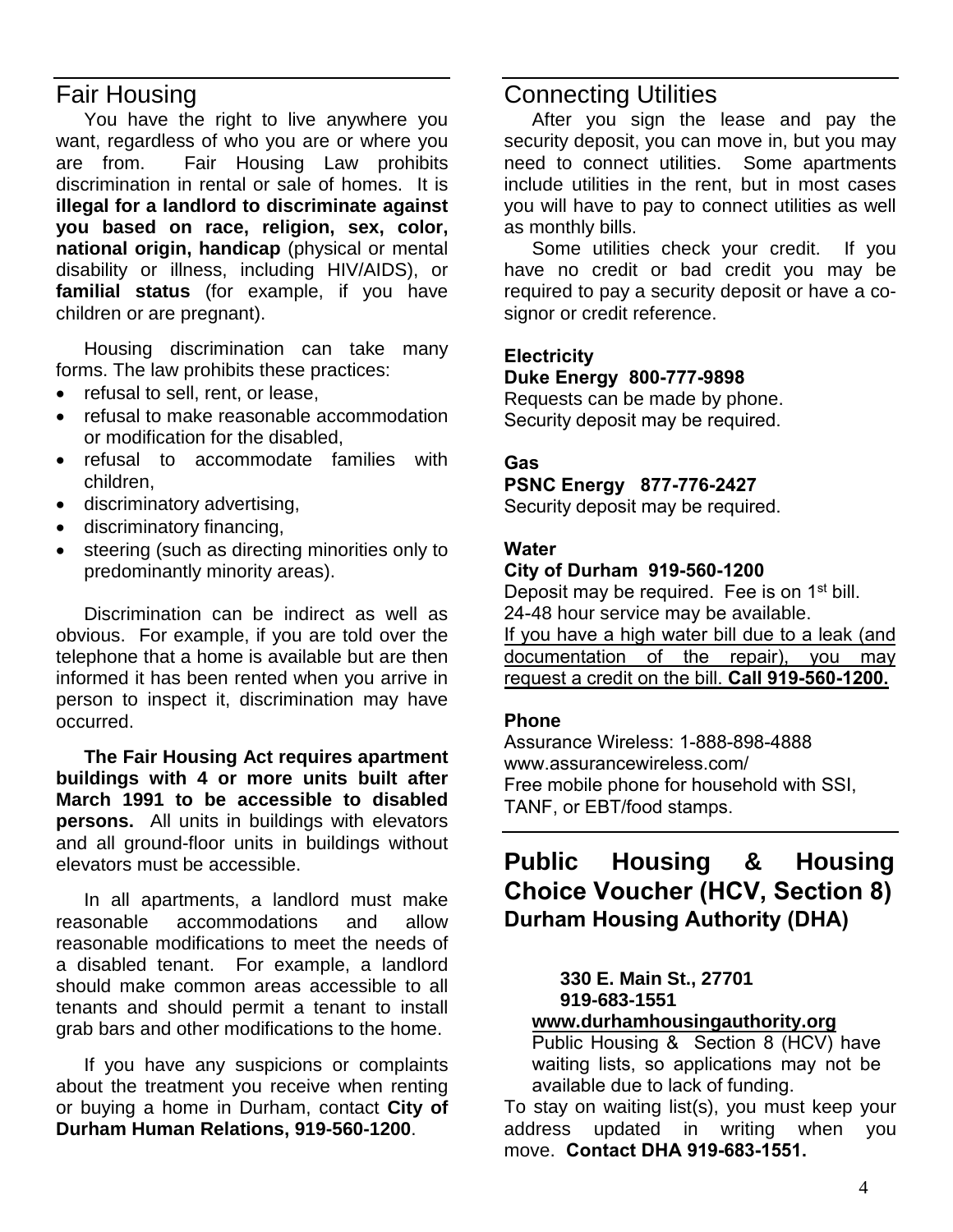## **If You Can't Pay Your Rent...**

#### **Department of Social Services (DSS): Call 919-560-8000 for appointment early**

**(7:30am)**. Open 8am-5pm, 414 E Main St, 27701. Lobby 27 "Aging & Adult Services". Services include: Mortgage, Rent, Utilities, Eviction prevention, Homeless shelter, Food, Burials, Bus Passes, Medical Bills. Bring: [Eviction or Late Notice from landlord](http://www.durhamcountync.gov/departments/dssv), Utility or other bills needing assistance, ID, Proof of income (paystubs, benefit letters), & expenses for the past 30 days (bank statement, etc.)

## **Central Piedmont Community Action Apply at: cpcanc.org 919-797-0888**

Mortgage, rent, utility hardship due to COVID.

## **Eviction Diversion & Shelter referals from Volunteers Of America (VOA):**

Evenings Monday-Friday, 4:30-9:00pm & Weekends Saturday-Sunday, 4:30-8:00pm. Go to 801 Gilbert St, Duham, 27703, "John O'Daniel Exchange". Ring doorbell on "A" frame sign (not on building). If no answer, call 919-817-5620.

## **City of Durham Water Hardship Fund**

**919-560-1200** DurhamOneCall.gov 101 City Hall Plaza, Durham 27701

## **El Centro Hispano 919-687-4635**

2000 Chapel Hill Rd #26a, Durham, NC 27707 Llame para una cita para alquiler y servicios públicos.

#### **Salvation Army 919-688-7306**  Call 8:00am for an appointment rent or utilities. Clients must be in emergency situation or demonstrate need for help to stay in the home. 909 Liberty St. 27701

### **Second Mile Ministry 919-286-3596**

Call first for appointment for rent & utilities. (Only open some Wednesdays 8am-11am) Grey Stone Baptist Church, 2601 Hillsborough Rd 27705

#### **Catholic Charities 919-286-1964** Call first for appointment for utilities.

3711 University Dr, Suite B, Durham, NC 27707

## Help for Special Populations

## **Alliance Health (800) 510-9132**

Relay: 711 or (800) 735-2962 Alliance Access to mental health care 24 hours/day.

## **ARC 919-493-8141**

Association for Retarded Citizens Support for adults with developmental disabilities.

#### **Vocational Rehab Independent Living 919-560-6810**

Home modifications for people with severe physical disabilities.

## **Durham Center for Senior Life 919-688-8247**

http://www.dcslnc.org Services for seniors age 60 and over. [Assisted Living For Seniors, Council for Senior Citizens](http://longtermcare.durhamcountync.info/)

## **Department of Social Services 919-560-8000**

Long-term care and housing assistance for disabled & elderly:

http://longtermcare.durhamcountync.info/

## **Rooming Establishments (Weekly Hotels)**

**WARNING: ROOMING ESTABLISHMENTS ARE HOTELS. THEY MAY (OR MAY NOT) HAVE THE SAME LEGAL PROTECTIONS FROM EVICTION AS OTHER HOUSING.** 

| Econ Plaza (men) 3115<br><b>Fayetteville Street</b>        | 919-682-8058 |
|------------------------------------------------------------|--------------|
| <b>Durham Residential Hall</b><br>(women) 425 Pilot Street | 919-226-1300 |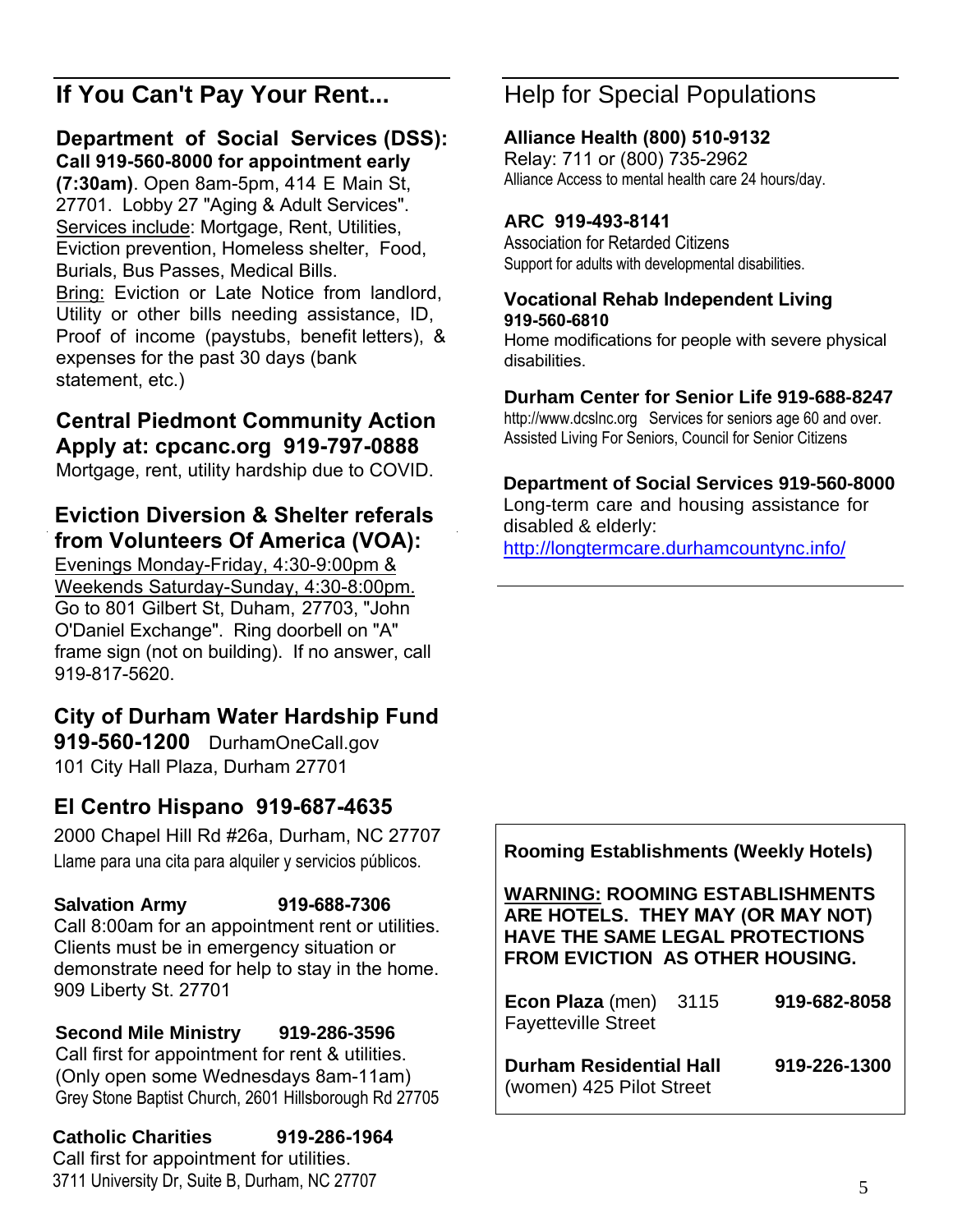## **Emergency Housing**

## **Department of Social Services: 919-560-8000**

**Emergency Funds for Eviction Diversion,** Homelessness Prevention, Utilities, etc.

### **Urban Ministries Shelter & Kitchen:**

 **410 Liberty St. 919-682-0538 ext. 21**  Community Kitchen breakfast & dinner for all.

## **Durham Rescue Mission for Men**

| 1201 E. Main St. | 919-688-9641 |
|------------------|--------------|
| Women & Families | 919-688-4909 |

## **Transitional Housing**

**Families Moving Forward 919-683-5878**  Homeless families (was Genesis Home and Interfaith Hospitality Network)

**Housing for New Hope 919-489-6282**

Rapid re-housing help for homeless persons.

**CAARE** (Veterans & homeless single people) 214 Broadway St. **919-683-5300**

## **Veterans Housing**

**Durham VA 919-286-0411 ext. 7065**  Healthcare for Homeless Veterans includes housing funds & support services.

**Volunteers of America 919-530-1100** Financial Assistance & Supportive Services to house veterans and their families.

**Maple Court Apts. 919-477-0571** (Transitional Housing for Veterans)

## **Disabled Housing**

## **Independent Living Rehab 919-560-6810**

Counseling, accessible bathrooms, ramps & some durable medical equipment for people with severe physical disabilities.

**Life House of Durham 919-477-0427** Housing for people with severe physical disabilities.

## **Rental & Homeownership**

**Durham Housing Authority DHA 919-683-1551**

Homeownership Joyce Briggs 919-683-1272 **Durham Community Land Trustees (DCLT)** Homes for sale & rent.

**Durham Habitat for Humanity 919-682-0516**  Homeownership, home repair & volunteer opportunities.

## **Home Ownership Counseling**

## **Reinvestment Partners**

**919-667-1000** Reinvestment Partners.org Free Homeowner & Home Buyer Counseling

## **Home Repairs**

**Durham Habitat for Humanity 919-682-0516** Homeowner repairs. DurhamHabitat.org

## **Rebuilding Together of the Triangle**

919-341-5980 RebuildingTogetherTriangle.org

**[Resources for Seniors 91](http://www.rebuildingtogethertriangle.org/)9-713-1570**  Weatherization for all. ResourcesforSeniors.org

## **Resources**

| <b>City of Durham One Call</b> | 919-560-1200 |
|--------------------------------|--------------|
| www.durhamnc.gov/              |              |

**[Durham Social Services 919-560-8000](http://www.durhamcountync.gov/departments/dssv)** www.durhamcountync.gov/departments/dssv

**Un[ited Way 211 Help-Line](http://cg.servicept.com/nc211/) 211** http://cg.servicept.com/nc211/

# **24-hour Crisis Lines: 911**

**Re[covery Response Center](http://www.durhamcenter.org/) 919-560-7305** Mental health & substance abuse services.

**Durham Crisis Response Center** 

 Domestic or sexual violence. **919-403-6562 Spanish 919-519-3735** 

**Poison Control 800-222-1222**

**Veterans Crisis Line 800-273-8255**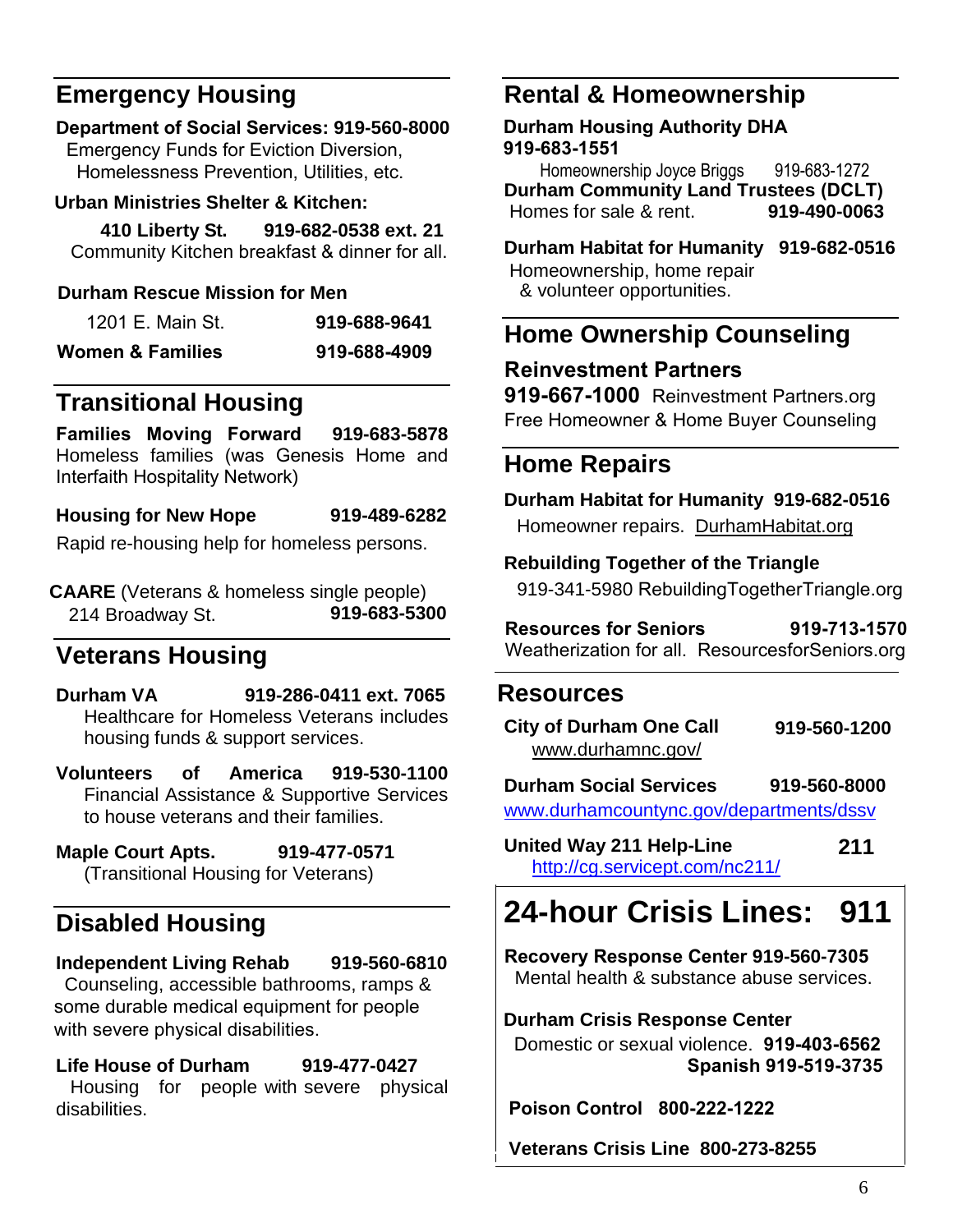## **Apartments that accept Section 8 Housing Choice Vouchers**

| List may not be comprehensive or up to date. Call apartments for current rates.               |                |                         |                                                      |  |  |  |
|-----------------------------------------------------------------------------------------------|----------------|-------------------------|------------------------------------------------------|--|--|--|
| <b>Property</b>                                                                               | Rent           | <b>Deposit and Fees</b> | <b>Other Information</b>                             |  |  |  |
| <b>Amber Oaks</b>                                                                             | 1 bdrm 550     | Sec. Dep.<br>300        | Accepts Section 8                                    |  |  |  |
|                                                                                               | 650<br>2 bdrm  | Appl. Fee<br>25         | ☑ Close to Public Trans                              |  |  |  |
| 3501 Century Oaks Road                                                                        | 780<br>3 bdrm  |                         | ⊻<br>Handicap accessible                             |  |  |  |
| 544-2476                                                                                      | 4 bdrm n/a     | Units<br>96             | W/D hookups<br>$\blacktriangledown$                  |  |  |  |
| Comments: \$100 adminstrative deposit; fireplace, balcony storage                             |                |                         |                                                      |  |  |  |
| <b>Calvert Place</b>                                                                          | 1 bdrm 557-657 | 1 mth rent<br>Sec. Dep. | Accepts Section 8                                    |  |  |  |
|                                                                                               | 2 bdrm 690-783 | Appl. Fee               | $\nabla$ Close to Public Trans                       |  |  |  |
| 705 E Main St                                                                                 | 3 bdrm 795     |                         | ⊻<br>Handicap accessible                             |  |  |  |
| 667-9907                                                                                      | 4 bdrm n/a     | Units<br>75             | W/D hookups                                          |  |  |  |
| Comments: pointesatdowntown.com; DHA manages. Some rent based on income.                      |                |                         |                                                      |  |  |  |
| <b>Cambridge Village</b>                                                                      | 1 bdrm n/a     | 1 mth rent<br>Sec. Dep. | $\vee$ Accepts Section 8                             |  |  |  |
|                                                                                               | 2 bdrm $n/a$   | Appl. Fee<br>40         | <b>○</b> Close to Public Trans                       |  |  |  |
| 1332 Fidelity Street                                                                          | 3 bdrm 864     |                         | ⊻<br>Handicap accessible                             |  |  |  |
| 682-2000                                                                                      | 4 bdrm 960     | 82<br>Units             | V W/D hookups                                        |  |  |  |
| Comments: livewellcambridgevillage.com \$200 admin fee single family.                         |                |                         |                                                      |  |  |  |
| <b>Carver Creek</b>                                                                           | 1 bdrm 750+    | Sec. Dep.<br>250        | $\vee$ Accepts Section 8                             |  |  |  |
|                                                                                               | 2 bdrm $n/a$   | Appl. Fee               | $\triangledown$ Close to Public Trans                |  |  |  |
| 531 E Carver Street                                                                           | 3 bdrm n/a     |                         | ⊻<br>Handicap accessible                             |  |  |  |
| 471-6913                                                                                      | 4 bdrm n/a     | 48<br>Units             | W/D hookups                                          |  |  |  |
| Comments: carvercreekapartments.com seniors 55+ TueThu 9am-6pm.                               |                |                         |                                                      |  |  |  |
| <b>Cole Mill Place</b>                                                                        | 1 bdrm na      | Sec. Dep.<br>1 mth rent | $\vee$ Accepts Section 8                             |  |  |  |
|                                                                                               | 2 bdrm 625     | Appl. Fee               | <b>Close to Public Trans</b>                         |  |  |  |
| 1904 Cole Mill Rd                                                                             | 750<br>3 bdrm  |                         | Handicap accessible                                  |  |  |  |
| 717-9603                                                                                      | 4 bdrm<br>na   | Units<br>20             | $\vee$ W/D hookups                                   |  |  |  |
| Comments: Water included. Housing for New Hope.                                               |                |                         |                                                      |  |  |  |
| <b>Eagle Point Apts</b>                                                                       | 1 bdrm 575     | Sec. Dep.               | Accepts Section 8                                    |  |  |  |
|                                                                                               | 2 bdrm 625-650 | Appl. Fee               | <b>Close to Public Trans</b><br>$\blacktriangledown$ |  |  |  |
| 412 E Pilot St, A-4                                                                           | 3 bdrm na      |                         | ⊻<br>Handicap accessible                             |  |  |  |
| 956-8500                                                                                      | 4 bdrm n/a     | Units<br>223            | ☑ W/D hookups                                        |  |  |  |
| Comments: eaglepointdurham.com                                                                |                |                         |                                                      |  |  |  |
| <b>Edgemont Elms</b>                                                                          | 1 bdrm n/a     | 250<br>Sec. Dep.        | Accepts Section 8                                    |  |  |  |
|                                                                                               | 2 bdrm 675     | Appl. Fee               | <b>○</b> Close to Public Trans                       |  |  |  |
| 912 Angier Avenue                                                                             | 3 bdrm 775     |                         | M<br>Handicap accessible                             |  |  |  |
| 220-7637                                                                                      | 4 bdrm n/a     | 58<br>Units             | W/D hookups                                          |  |  |  |
| Comments: durhamhousingauthority.org/our-communities/edgemont-elms/                           |                |                         |                                                      |  |  |  |
| <b>Emerson Woods</b>                                                                          | 1 bdrm RBI     | 1 mth rent<br>Sec. Dep. | ☑ Accepts Section 8                                  |  |  |  |
|                                                                                               | 2 bdrm na?     | Appl. Fee               | <b>Close to Public Trans</b><br>M                    |  |  |  |
| 221 Commons Blvd, 2770                                                                        | 3 bdrm n/a     |                         | ⊻<br>Handicap accessible                             |  |  |  |
| 797-2174                                                                                      | 4 bdrm n/a     | 18<br>Units             | W/D hookups                                          |  |  |  |
| Comments: Persons with disabilities. Income limits. .voa.org/housing_properties/emerson-woods |                |                         |                                                      |  |  |  |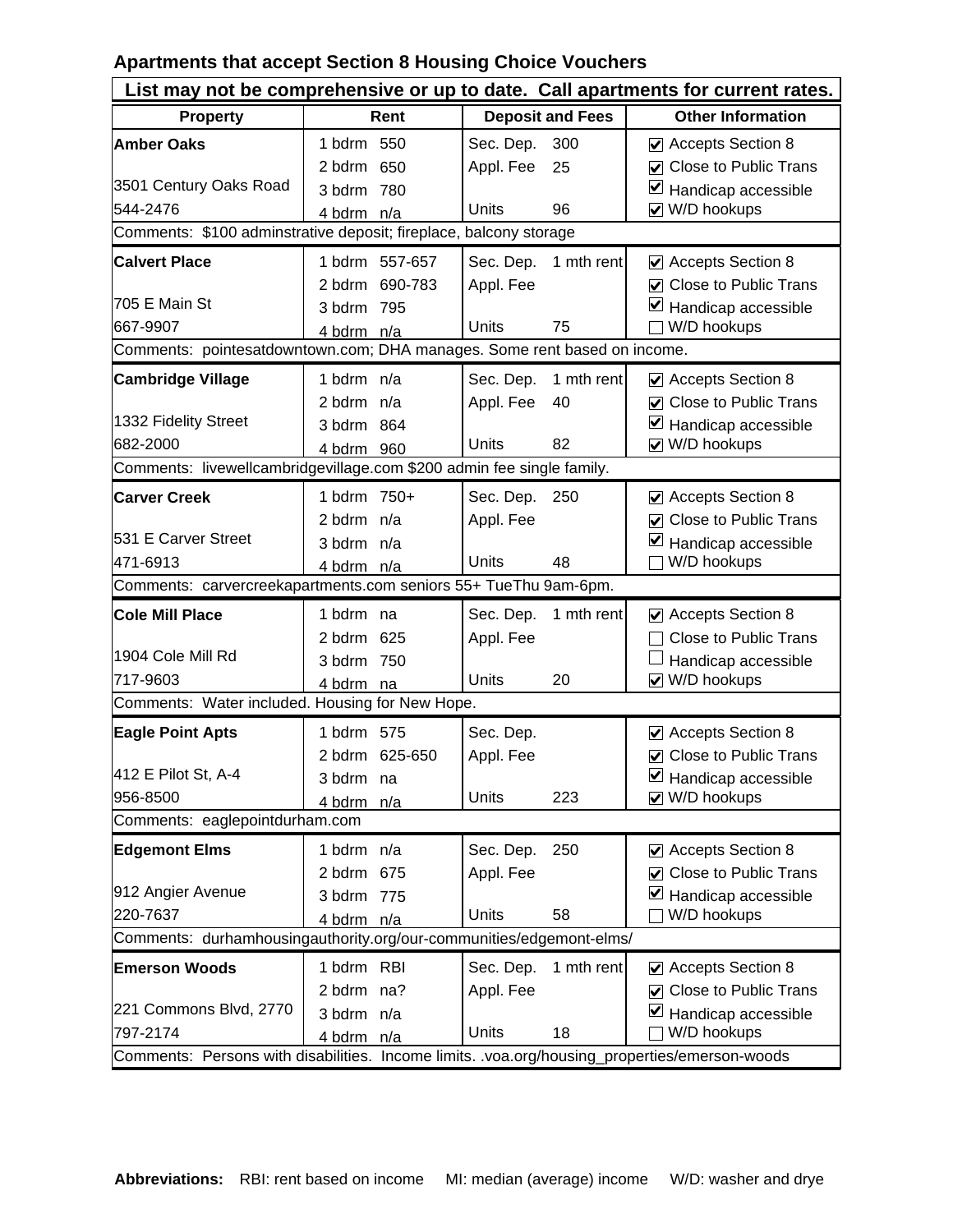| List may not be comprehensive or up to date. Call apartments for current rates.            |              |                 |              |                         |                                                                                                       |  |
|--------------------------------------------------------------------------------------------|--------------|-----------------|--------------|-------------------------|-------------------------------------------------------------------------------------------------------|--|
| <b>Property</b>                                                                            |              | Rent            |              | <b>Deposit and Fees</b> | <b>Other Information</b>                                                                              |  |
| <b>Falls Pointe at the Park</b>                                                            | 1 bdrm RBI   |                 | Sec. Dep.    | varies                  | ☑ Accepts Section 8                                                                                   |  |
|                                                                                            | 2 bdrm       | <b>RBI</b>      | Appl. Fee    | 35                      | <b>○</b> Close to Public Trans                                                                        |  |
| 100 Cascade Falls Lane                                                                     | 3 bdrm RBI   |                 |              |                         | ⊻<br>Handicap accessible                                                                              |  |
| 806-5400                                                                                   | 4 bdrm n/a   |                 | Units        | 312                     | V W/D hookups                                                                                         |  |
|                                                                                            |              |                 |              |                         | Comments: fallspointeattheparkapartments.com; \$100 refundable to hold apt 72 hours. Security deposit |  |
| Forest Glen Apts.                                                                          | 1 bdrm n/a   |                 | Sec. Dep.    | 300                     | Accepts Section 8                                                                                     |  |
|                                                                                            | 2 bdrm 1,049 |                 | Appl. Fee    | 35                      | <b>○</b> Close to Public Trans                                                                        |  |
| 100 Lynn Forest Drive                                                                      | 3 bdrm 1,251 |                 |              |                         | ⊻<br>Handicap accessible                                                                              |  |
| 405-1311                                                                                   | 4 bdrm 1,312 |                 | Units        | 92                      | V W/D hookups                                                                                         |  |
| Comments: forestglen.net                                                                   |              |                 |              |                         |                                                                                                       |  |
| <b>Foxridge Apts.</b>                                                                      | 1 bdrm n/a   |                 | Sec. Dep.    | 400                     | ☑ Accepts Section 8                                                                                   |  |
|                                                                                            |              | 2 bdrm 713-840  | Appl. Fee    | 25                      | <b>Close to Public Trans</b>                                                                          |  |
| 200 Foxridge Crescent                                                                      | 3 bdrm 875   |                 |              |                         | $\triangleright$ Handicap accessible                                                                  |  |
| 957-8456<br>Comments: http://foxridge-apts.com/; Security deposit depends on credit report | 4 bdrm n/a   |                 | Units        | 92                      | V W/D hookups                                                                                         |  |
|                                                                                            |              |                 |              |                         |                                                                                                       |  |
| <b>Franklin Village Apts.</b>                                                              | 1 bdrm $n/a$ |                 | Sec. Dep.    | 1 mth rent              | ☑ Accepts Section 8                                                                                   |  |
| 705 E. Main St.                                                                            | 2 bdrm 835   |                 | Appl. Fee    |                         | <b>○</b> Close to Public Trans                                                                        |  |
| 667-9907                                                                                   | 3 bdrm 957   |                 | Units        | 83                      | $\blacktriangleright$ Handicap accessible<br>V W/D hookups                                            |  |
| Comments: pointesatdowntown.com; RBI waitlist.                                             | 4 bdrm 1032  |                 |              |                         |                                                                                                       |  |
|                                                                                            |              |                 |              |                         |                                                                                                       |  |
| <b>Glendale Apts.</b>                                                                      | 1 bdrm n/a   |                 | Sec. Dep.    | 1 mth rent              | $\vee$ Accepts Section 8                                                                              |  |
| 823 N. Mangum Street                                                                       | 2 bdrm 515   |                 | Appl. Fee    | 40                      | ○ Close to Public Trans                                                                               |  |
| 683-6307                                                                                   | 3 bdrm n/a   |                 | <b>Units</b> | 29                      | ⊻<br>Handicap accessible<br>☑ W/D hookups                                                             |  |
|                                                                                            | 4 bdrm n/a   |                 |              |                         | Comments: upmapartments.com/find-housing/raleigh-durham/glendale-apartments; Water included, ma       |  |
| <b>Greens of Pine Glen</b>                                                                 | 1 bdrm n/a   |                 |              |                         |                                                                                                       |  |
|                                                                                            | 2 bdrm 840+  |                 | Sec. Dep.    | 250<br>35               | Accepts Section 8<br>○ Close to Public Trans                                                          |  |
| 6201 Pine Glen Trail                                                                       | 3 bdrm 922+  |                 | Appl. Fee    |                         | $\blacktriangleright$ Handicap accessible                                                             |  |
| 701-6999                                                                                   | 4 bdrm n/a   |                 | Units        | 168                     | $\vee$ W/D hookups                                                                                    |  |
| Comments: www.greenspineglen.com; HC apts on ground floor.                                 |              |                 |              |                         |                                                                                                       |  |
| <b>Hardee Terrace</b>                                                                      | 1 bdrm 650+  |                 | Sec. Dep.    | 500                     | ☑ Accepts Section 8                                                                                   |  |
|                                                                                            | 2 bdrm 750+  |                 | Appl. Fee    | 35                      | <b>○</b> Close to Public Trans                                                                        |  |
| 604 Hardee Street                                                                          | 3 bdrm n/a   |                 |              |                         | Handicap accessible                                                                                   |  |
| 391-6819                                                                                   | 4 bdrm n/a   |                 | Units        | 196                     | W/D hookups                                                                                           |  |
| Comments: \$50 admin fee, on-site manager laundry, hardeeterraceapts.com;                  |              |                 |              |                         |                                                                                                       |  |
| Hayti Lane                                                                                 | 1 bdrm n/a   |                 | Sec. Dep.    | 250-1 mth               | ☑ Accepts Section 8                                                                                   |  |
|                                                                                            |              | 2 bdrm 995-1050 | Appl. Fee    | 0                       | <b>○</b> Close to Public Trans                                                                        |  |
| 1 - 19 Hayti Ln, 27707                                                                     | 3 bdrm n/a   |                 |              |                         | Handicap accessible                                                                                   |  |
| 797-0779                                                                                   | 4 bdrm n/a   |                 | Units        | 19                      | $\vee$ W/D hookups                                                                                    |  |
| 3pointsproperties.com; townhomes pets no breed restrict.<br>Comments:                      |              |                 |              |                         |                                                                                                       |  |
| <b>JFK Towers</b>                                                                          | 1 bdrm RBI   |                 | Sec. Dep.    |                         | ☑ Accepts Section 8                                                                                   |  |
|                                                                                            | 2 bdrm       |                 | Appl. Fee    |                         | <b>○</b> Close to Public Trans                                                                        |  |
| 4900 N Roxboro Road                                                                        | 3 bdrm n/a   |                 |              |                         | ⊻<br>Handicap accessible                                                                              |  |
| 477-9813                                                                                   | 4 bdrm n/a   |                 | Units        | 178                     | W/D hookups                                                                                           |  |
| Comments: Elderly or disabled; max inc \$20,850/yr single, \$23,800/yr couple.             |              |                 |              |                         |                                                                                                       |  |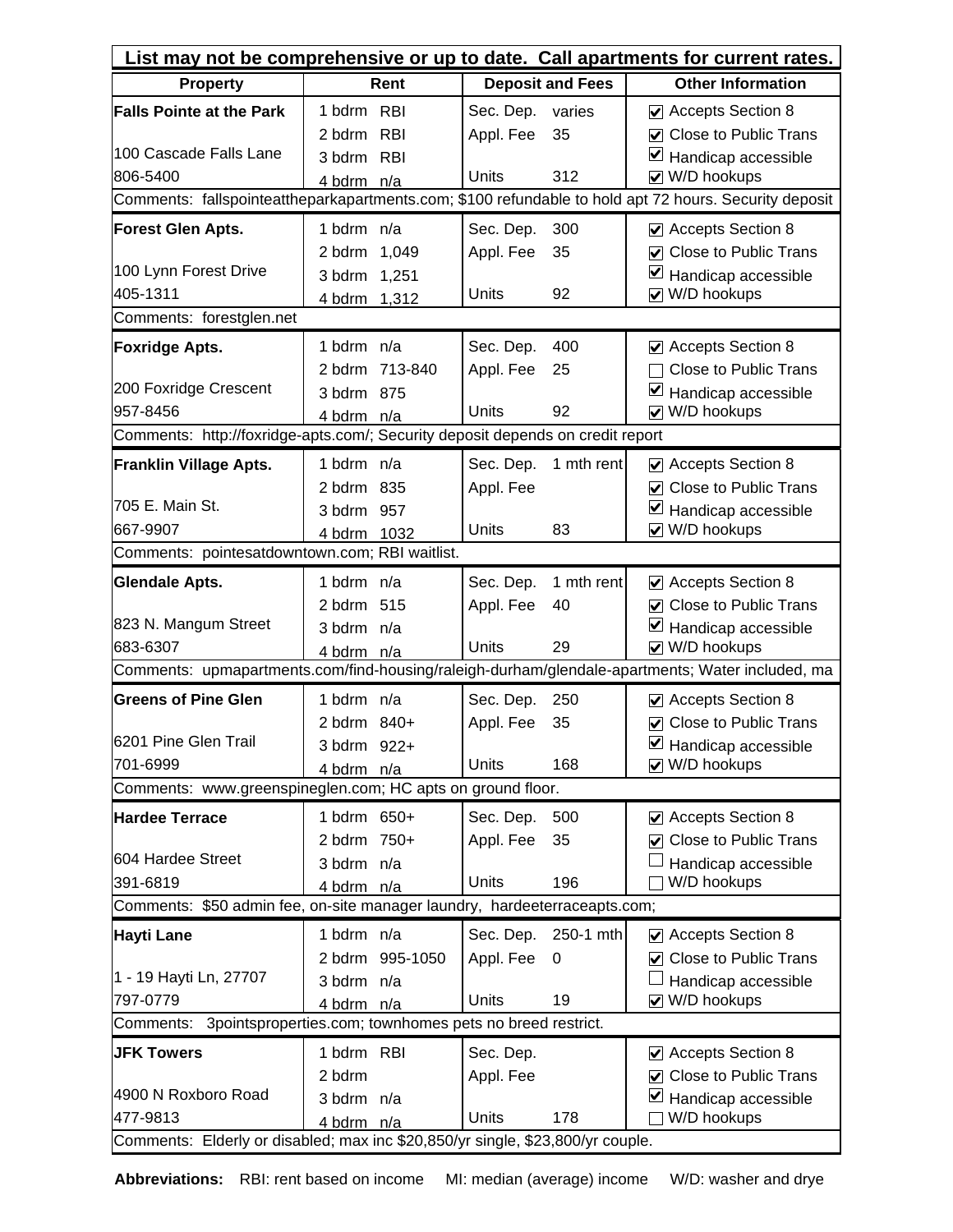| List may not be comprehensive or up to date. Call apartments for current rates.                  |                   |              |                         |                                                                                                       |  |
|--------------------------------------------------------------------------------------------------|-------------------|--------------|-------------------------|-------------------------------------------------------------------------------------------------------|--|
| <b>Property</b>                                                                                  | Rent              |              | <b>Deposit and Fees</b> | <b>Other Information</b>                                                                              |  |
| <b>Lakemoor Apts.</b>                                                                            | 1 bdrm n/a        | Sec. Dep.    | 300 & up                | ☑ Accepts Section 8                                                                                   |  |
|                                                                                                  | 2 bdrm 829 - 850  | Appl. Fee    | 25                      | <b>○</b> Close to Public Trans                                                                        |  |
| 205 Kent Lake Drive                                                                              | 3 bdrm 934 - 955  |              |                         | ⊻<br>Handicap accessible                                                                              |  |
| 544-1451                                                                                         | 4 bdrm 1,039 - 1, | Units        | 160                     | V W/D hookups                                                                                         |  |
| Comments: reliantrs.com/Lakemoor_Apartments.html; \$25 application fee per adult based on credit |                   |              |                         |                                                                                                       |  |
| Lakeside Garden Apts.                                                                            | 1 bdrm 715        | Sec. Dep.    | 99                      | ☑ Accepts Section 8                                                                                   |  |
|                                                                                                  | 2 bdrm 850        | Appl. Fee    | 25                      | $\triangledown$ Close to Public Trans                                                                 |  |
| 820 Martin Luther King, Jr                                                                       | 3 bdrm n/a        |              |                         | ⊻<br>Handicap accessible                                                                              |  |
| 484-0390                                                                                         | 4 bdrm n/a        | Units        | 160                     | W/D hookups                                                                                           |  |
| Comments: Seniors 55 & older, washer/dryer hookup in 2 bedrooms only.                            |                   |              |                         |                                                                                                       |  |
| <b>Lofts at Southside</b>                                                                        | 1 bdrm 970+       | Sec. Dep.    |                         | ☑ Accepts Section 8                                                                                   |  |
|                                                                                                  | 2 bdrm 1180+      | Appl. Fee    |                         | <b>Close to Public Trans</b>                                                                          |  |
| 343 Chestnut St. Apt. 101<br>973-2183                                                            | 3 bdrm 1427+      | <b>Units</b> | 185                     | Handicap accessible<br>W/D hookups                                                                    |  |
| Comments: 60% AMI, M-F 8:30-5pm, Sat. 10am-2pm, loftsatsouthside.com                             | 4 bdrm            |              |                         |                                                                                                       |  |
|                                                                                                  |                   |              |                         |                                                                                                       |  |
| <b>Lovett Square Apts.</b>                                                                       | 1 bdrm n/a        | Sec. Dep.    | 1 mth rent              | $\vee$ Accepts Section 8                                                                              |  |
| 211 Stokes Street                                                                                | 2 bdrm 555        | Appl. Fee    | 25                      | <b>○</b> Close to Public Trans<br>⊻                                                                   |  |
| 683-2648                                                                                         | 605<br>3 bdrm     | Units        | 60                      | Handicap accessible<br>V W/D hookups                                                                  |  |
|                                                                                                  | 4 bdrm n/a        |              |                         | Comments: upmapartments.com/find-housing/raleigh-durham/lovett-square-apartments; Water included      |  |
| Lynnhaven Apts.                                                                                  | 1 bdrm n/a        | Sec. Dep.    | <b>RBI</b>              | ☑ Accepts Section 8                                                                                   |  |
|                                                                                                  | 2 bdrm RBI        | Appl. Fee    | 0                       | <b>Close to Public Trans</b><br>✓                                                                     |  |
| 917 Wadesboro Street                                                                             | 3 bdrm RBI        |              |                         | ⊻<br>Handicap accessible                                                                              |  |
| 596-2167                                                                                         | 4 bdrm n/a        | Units        | 230                     | W/D hookups                                                                                           |  |
| Comments: Rent & deposit based on income; Income, credit & criminal record checks.               |                   |              |                         |                                                                                                       |  |
| <b>Magnolia Pointe Apts</b>                                                                      | 1 bdrm            | Sec. Dep.    | 175-995                 | Accepts Section 8                                                                                     |  |
|                                                                                                  | 2 bdrm 995+       | Appl. Fee    | 25                      | <b>○</b> Close to Public Trans                                                                        |  |
| 4801 Danube Ln, 27704                                                                            | 3 bdrm 1160+      |              |                         | $\blacktriangleright$ Handicap accessible                                                             |  |
| 477-1024                                                                                         | 4 bdrm n/a        | Units        | 60                      | V W/D hookups                                                                                         |  |
|                                                                                                  |                   |              |                         | Comments: magnoliapointeaptsdurham.com; water included. Pool. Fitness ctr. Tax credit max. income 1   |  |
| <b>Mainstreet Townhomes</b>                                                                      | 1 bdrm 645+       | Sec. Dep.    | 1 mth rent              | ☑ Accepts Section 8                                                                                   |  |
|                                                                                                  | 2 bdrm 759+       | Appl. Fee    |                         | <b>○</b> Close to Public Trans                                                                        |  |
| 807 E Main Street                                                                                | 3 bdrm 881        |              |                         | ⊻<br>Handicap accessible                                                                              |  |
| 667-9907                                                                                         | 4 bdrm n/a        | <b>Units</b> | 43                      | V W/D hookups                                                                                         |  |
| Comments: pointesatdowntown.com; may have some RBI units                                         |                   |              |                         |                                                                                                       |  |
| <b>Maple Court (Veterans</b>                                                                     | 1 bdrm RBI        | Sec. Dep.    | 50                      | Accepts Section 8                                                                                     |  |
| only)                                                                                            | 2 bdrm n/a        | Appl. Fee    | 0                       | <b>○</b> Close to Public Trans                                                                        |  |
| 207 Commons Blvd                                                                                 | 3 bdrm n/a        |              |                         | M<br>Handicap accessible                                                                              |  |
| 477-0571                                                                                         | 4 bdrm n/a        | Units        | 24                      | √ W/D hookups                                                                                         |  |
|                                                                                                  |                   |              |                         | Comments: voa.org/housing_properties/voa-durham-maple-court; VA referrals for veterans transitional h |  |
| <b>Maplewood Apts.</b>                                                                           | 1 bdrm n/a        | Sec. Dep.    | 1 mth rent              | $\vee$ Accepts Section 8                                                                              |  |
| 1407 Chapel Hill St., #B1                                                                        | 2 bdrm 620        | Appl. Fee    | 25                      | <b>○</b> Close to Public Trans                                                                        |  |
| 754-9960                                                                                         | 3 bdrm n/a        | Units        | 35                      | ⊻<br>Handicap accessible<br>W/D hookups                                                               |  |
| Comments: casanc.org                                                                             | 4 bdrm n/a        |              |                         |                                                                                                       |  |
|                                                                                                  |                   |              |                         |                                                                                                       |  |

**Abbreviations:** RBI: rent based on income MI: median (average) income W/D: washer and drye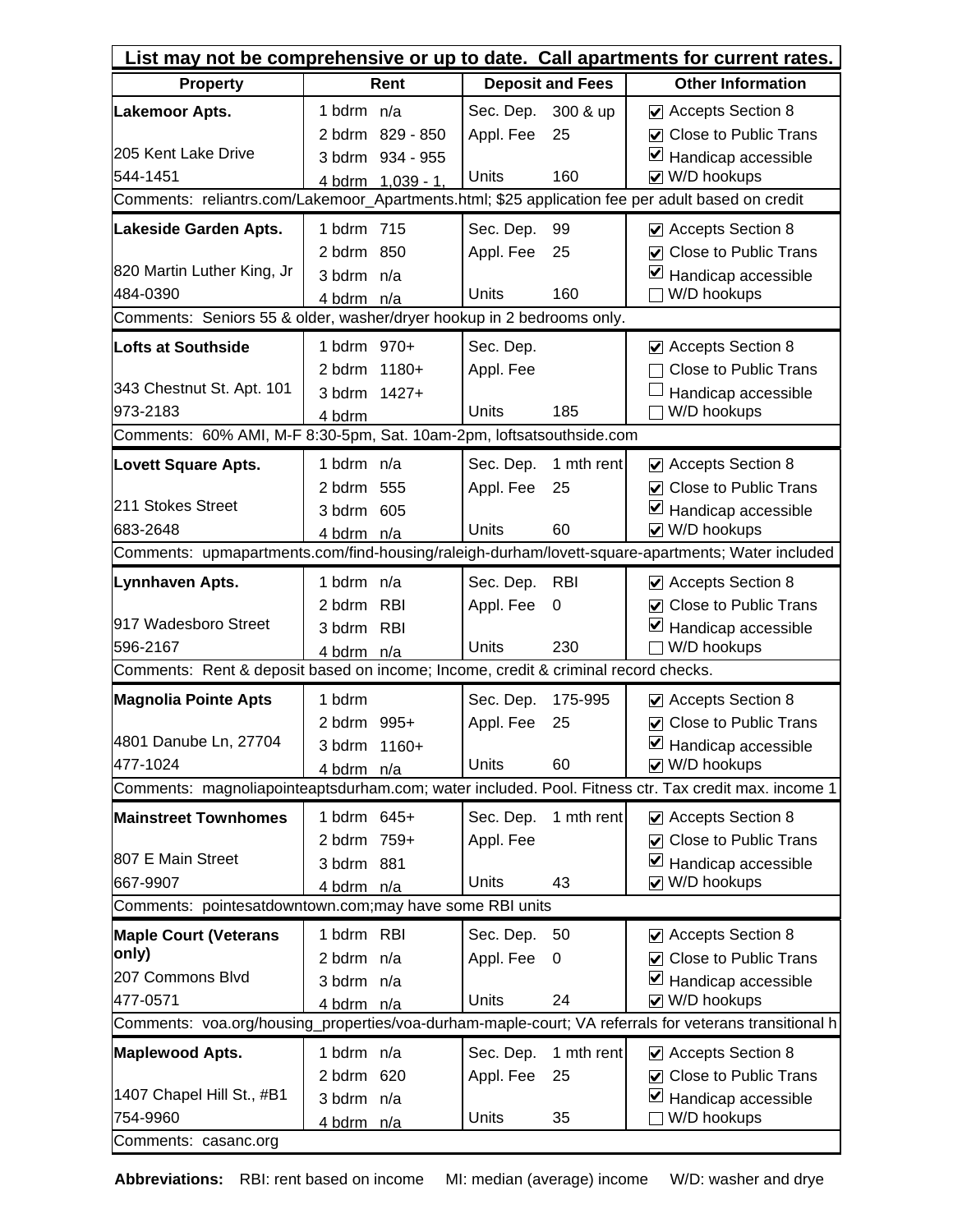| List may not be comprehensive or up to date. Call apartments for current rates.   |              |                         |                |                                                                                                        |  |  |
|-----------------------------------------------------------------------------------|--------------|-------------------------|----------------|--------------------------------------------------------------------------------------------------------|--|--|
| <b>Property</b>                                                                   | Rent         | <b>Deposit and Fees</b> |                | <b>Other Information</b>                                                                               |  |  |
| <b>Maplewood Square</b>                                                           | 1 bdrm \$357 | Sec. Dep.               | 1 mth rent     | ☑ Accepts Section 8                                                                                    |  |  |
|                                                                                   | 2 bdrm \$450 | Appl. Fee               |                | <b>☑</b> Close to Public Trans                                                                         |  |  |
| 1520 Chapel Hill Road                                                             | 3 bdrm n/a   |                         |                | ⊻<br>Handicap accessible                                                                               |  |  |
| 402-1684                                                                          | 4 bdrm n/a   | Units<br>$\Omega$       |                | $\vee$ W/D hookups                                                                                     |  |  |
| Comments: dhic.org/property/maplewood-square/;Seniors 55 and older. Income limit. |              |                         |                |                                                                                                        |  |  |
| <b>Mathison Ave Apts.</b>                                                         | 1 bdrm 575   | Sec. Dep.               | 1 mth rent     | Accepts Section 8                                                                                      |  |  |
|                                                                                   | 2 bdrm 620   | Appl. Fee               | 25             | <b>○</b> Close to Public Trans                                                                         |  |  |
| 1401 & 1405 Harrell St                                                            | 3 bdrm n/a   |                         |                | $\triangleright$ Handicap accessible                                                                   |  |  |
| 682-5200                                                                          | 4 bdrm n/a   | Units                   | $\overline{7}$ | W/D hookups                                                                                            |  |  |
| Comments: casanc.org Rent Based on Income (60% AMI)                               |              |                         |                |                                                                                                        |  |  |
| <b>Moreene Manor Apts.</b>                                                        | 1 bdrm 575   | Sec. Dep.               | 250            | ☑ Accepts Section 8                                                                                    |  |  |
|                                                                                   | 2 bdrm 675   | Appl. Fee               | 20             | <b>○</b> Close to Public Trans                                                                         |  |  |
| 3600 Tremont Dr., # A5                                                            | 3 bdrm n/a   |                         |                | $\blacktriangleright$ Handicap accessible                                                              |  |  |
| 383-0105                                                                          | 4 bdrm n/a   | <b>Units</b>            | 88             | W/D hookups                                                                                            |  |  |
| Comments: Min income 3x rent, wait list, laundry room.                            |              |                         |                |                                                                                                        |  |  |
| <b>Moreene West Apts.</b>                                                         | 1 bdrm 595   | Sec. Dep.               | 250            | ☑ Accepts Section 8                                                                                    |  |  |
|                                                                                   | 2 bdrm       | Appl. Fee               | 20             | <b>○</b> Close to Public Trans                                                                         |  |  |
| 700 Morreene Rd, #C15                                                             | 3 bdrm n/a   |                         |                | Handicap accessible                                                                                    |  |  |
| 383-4298                                                                          | 4 bdrm n/a   | Units                   | 224            | W/D hookups                                                                                            |  |  |
| Comments: Min income 3x rent                                                      |              |                         |                |                                                                                                        |  |  |
| <b>Morehead Glen Apts.</b>                                                        | 1 bdrm n/a   | Sec. Dep.               | 1 mth rent     | $\triangleright$ Accepts Section 8                                                                     |  |  |
|                                                                                   | 2 bdrm 535   | Appl. Fee               | 25             | <b>○</b> Close to Public Trans                                                                         |  |  |
| 1112 Rock Street                                                                  | 3 bdrm 585   |                         |                | ⊻<br>Handicap accessible                                                                               |  |  |
| 490-0063                                                                          | 4 bdrm n/a   | <b>Units</b>            | 20             | W/D hookups                                                                                            |  |  |
|                                                                                   |              |                         |                | Comments: dclt.org/where-we-own/southwest-central-durham-burch-ave-etc/; 1 accessible unit; Max 40     |  |  |
| <b>Morehead Hills Senior</b>                                                      | 1 bdrm RBI   | Sec. Dep.               | 1 mth rent     | ☑ Accepts Section 8                                                                                    |  |  |
| Apts. (elderly)                                                                   | 2 bdrm $n/a$ | Appl. Fee               |                | ○ Close to Public Trans                                                                                |  |  |
| 500 Cobb Street<br>683-2713                                                       | 3 bdrm n/a   | <b>Units</b>            | 69             | $\blacktriangleright$ Handicap accessible<br>W/D hookups                                               |  |  |
|                                                                                   | 4 bdrm n/a   |                         |                | Comments: ccinvest.com/properties/morehead-hills/: seniors 62+; Rent Based on Income, utilities includ |  |  |
|                                                                                   |              |                         |                |                                                                                                        |  |  |
| <b>Murdoch Place</b>                                                              | 1 bdrm       | Sec. Dep.               |                | ☑ Accepts Section 8                                                                                    |  |  |
| 206 Gary St.                                                                      | 2 bdrm       | Appl. Fee               |                | <b>○</b> Close to Public Trans                                                                         |  |  |
| 688-3695                                                                          | 3 bdrm       | Units                   | 32             | Handicap accessible<br>W/D hookups                                                                     |  |  |
| Comments:                                                                         | 4 bdrm       |                         |                |                                                                                                        |  |  |
|                                                                                   | 1 bdrm \$510 |                         | 1 mth rent     | ☑ Accepts Section 8                                                                                    |  |  |
| <b>Mutual Heights (Stewart</b><br>Heights)                                        | 2 bdrm \$510 | Sec. Dep.               | 30             | <b>☑</b> Close to Public Trans                                                                         |  |  |
| 3146 Fayetteville Street                                                          | 3 bdrm n/a   | Appl. Fee               |                | $\triangleright$ Handicap accessible                                                                   |  |  |
| 682-5200                                                                          | 4 bdrm n/a   | Units                   | 18             | $\vee$ W/D hookups                                                                                     |  |  |
| Comments: Minimum income 3x rent (Ex: \$510 rent=\$1,500 income)                  |              |                         |                |                                                                                                        |  |  |
| <b>Naples Terrace</b>                                                             | 1 bdrm 700+  | Sec. Dep.               | 150            | ☑ Accepts Section 8                                                                                    |  |  |
|                                                                                   | 2 bdrm 765+  | Appl. Fee               | 40             | <b>☑</b> Close to Public Trans                                                                         |  |  |
| 1237 Naples PI (Hardee S                                                          | 3 bdrm 850+  |                         |                | ⊻<br>Handicap accessible                                                                               |  |  |
| 688-4039                                                                          | 4 bdrm 950+  | Units                   | 161            | $\vee$ W/D hookups                                                                                     |  |  |
| Comments: \$40/adult application fee.                                             |              |                         |                |                                                                                                        |  |  |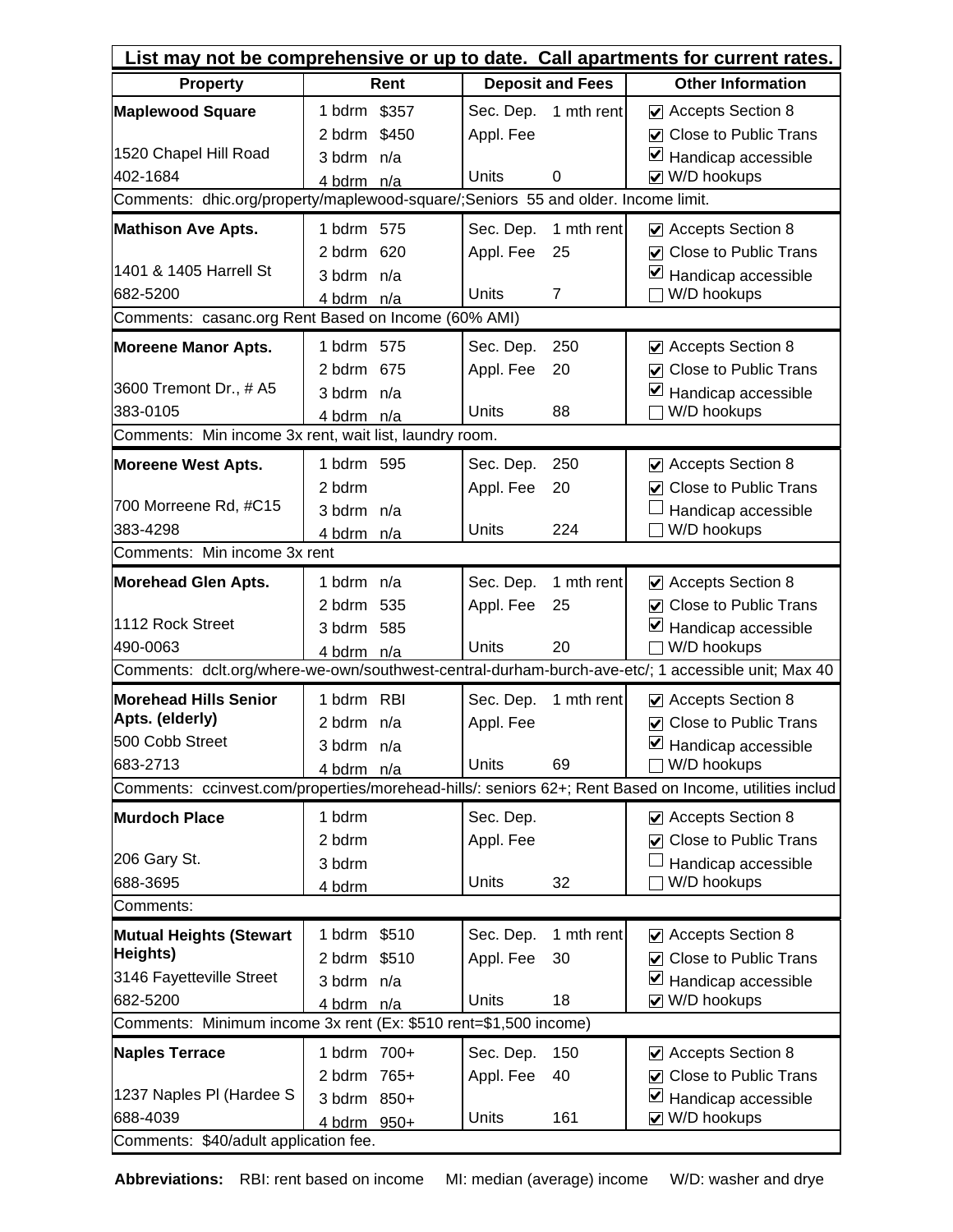| List may not be comprehensive or up to date. Call apartments for current rates.                                              |              |                         |                                                                                                   |  |  |
|------------------------------------------------------------------------------------------------------------------------------|--------------|-------------------------|---------------------------------------------------------------------------------------------------|--|--|
| <b>Property</b>                                                                                                              | Rent         | <b>Deposit and Fees</b> | <b>Other Information</b>                                                                          |  |  |
| <b>New Bethel Apts.</b>                                                                                                      | 1 bdrm RBI   | Sec. Dep.               | ☑ Accepts Section 8                                                                               |  |  |
|                                                                                                                              | 2 bdrm       | Appl. Fee<br>$\Omega$   | <b>○</b> Close to Public Trans                                                                    |  |  |
| 2614 Crest Street                                                                                                            | 3 bdrm n/a   |                         | $\blacktriangleright$ Handicap accessible                                                         |  |  |
| 286-7898                                                                                                                     | 4 bdrm n/a   | <b>Units</b><br>21      | W/D hookups                                                                                       |  |  |
| Comments: Seniors 62+; 30% Median Income (MI)                                                                                |              |                         |                                                                                                   |  |  |
| <b>Northside Townhomes</b>                                                                                                   | 1 bdrm n/a   | 1 mth rent<br>Sec. Dep. | ☑ Accepts Section 8                                                                               |  |  |
|                                                                                                                              | 2 bdrm 650   | Appl. Fee               | ○ Close to Public Trans                                                                           |  |  |
| 1808 N Alston Ave                                                                                                            | 3 bdrm n/a   |                         | $\triangleright$ Handicap accessible                                                              |  |  |
| 682-5200                                                                                                                     | 4 bdrm n/a   | Units<br>12             | W/D hookups                                                                                       |  |  |
| Comments: casanc.org                                                                                                         |              |                         |                                                                                                   |  |  |
| <b>Pendleton Townhomes</b>                                                                                                   | 1 bdrm NA    | \$300<br>Sec. Dep.      | ☑ Accepts Section 8                                                                               |  |  |
|                                                                                                                              | 2 bdrm 895   | Appl. Fee<br>25         | ☑ Close to Public Trans                                                                           |  |  |
| 300 S Woodcrest St                                                                                                           | 3 bdrm 995   |                         | $\blacktriangleright$ Handicap accessible                                                         |  |  |
| 598-8989                                                                                                                     | 4 bdrm n/a   | 88<br>Units             | V W/D hookups                                                                                     |  |  |
| Comments: 50% AMI min. 3x rent water included. 24-hr maintenance.                                                            |              |                         |                                                                                                   |  |  |
| <b>Priess-Steele Place</b>                                                                                                   | 1 bdrm \$469 | Sec. Dep.<br>250        | ☑ Accepts Section 8                                                                               |  |  |
|                                                                                                                              | 2 bdrm na    | Appl. Fee               | <b>○</b> Close to Public Trans                                                                    |  |  |
| 500 Pickwick Trail, 27704                                                                                                    | 3 bdrm n/a   |                         | $\blacktriangleright$ Handicap accessible                                                         |  |  |
| 479-5050                                                                                                                     | 4 bdrm n/a   | 102<br>Units            | W/D hookups                                                                                       |  |  |
| Comments: durhamhousingauthority.org/our-communities/preiss-steele/; Seniors 55+ or disabled.                                |              |                         |                                                                                                   |  |  |
| <b>Rochelle Manor Apts.</b>                                                                                                  | 1 bdrm n/a   | Sec. Dep.<br>varies     | ☑ Accepts Section 8                                                                               |  |  |
|                                                                                                                              | 2 bdrm RBI   | Appl. Fee<br>0          | ☑ Close to Public Trans                                                                           |  |  |
| 2819 Rochelle Street                                                                                                         | 3 bdrm RBI   |                         | $\blacktriangleright$ Handicap accessible                                                         |  |  |
| 598-1396                                                                                                                     | 4 bdrm n/a   | 76<br>Units             | W/D hookups                                                                                       |  |  |
|                                                                                                                              |              |                         | Comments: westminstercompany.com/property/rochelle-manor-apartments/; RBI = 30% income (project   |  |  |
| <b>Rockwood Cottages &amp;</b>                                                                                               | 1 bdrm RBI   | Sec. Dep.<br>1 month r  | ☑ Accepts Section 8                                                                               |  |  |
| <b>Rockwood North</b>                                                                                                        | 2 bdrm 658   | Appl. Fee<br>30         | ○ Close to Public Trans                                                                           |  |  |
| 104 Rock Cottage Ct.                                                                                                         | 3 bdrm n/a   |                         | $\blacktriangleright$ Handicap accessible                                                         |  |  |
| 682-5200                                                                                                                     | 4 bdrm n/a   | Units<br>44             | W/D hookups                                                                                       |  |  |
| Comments: Seniors 62+; RBI. Max 35-60% MI. Laundry & community room.                                                         |              |                         |                                                                                                   |  |  |
| Savannah Place                                                                                                               | 1 bdrm NA    | 1 mth rent<br>Sec. Dep. | Accepts Section 8                                                                                 |  |  |
|                                                                                                                              | 2 bdrm 670   | Appl. Fee<br>30         | <b>Close to Public Trans</b>                                                                      |  |  |
| 1519 Savannah PI, 27713                                                                                                      | 3 bdrm 785   |                         | ⊻<br>Handicap accessible                                                                          |  |  |
| 806-0944                                                                                                                     | 4 bdrm n/a   | Units<br>84             | V W/D hookups                                                                                     |  |  |
| Comments: Household Income limit 60% AMI. \$30/adult application fee.                                                        |              |                         |                                                                                                   |  |  |
| <b>Sherwood Park Apts.</b>                                                                                                   | 1 bdrm 405   | 1 mth rent<br>Sec. Dep. | Accepts Section 8                                                                                 |  |  |
|                                                                                                                              | 2 bdrm 545   | Appl. Fee<br>30         | ☑ Close to Public Trans                                                                           |  |  |
| 500 McCallie Ave, #406                                                                                                       | 3 bdrm 595   |                         | $\triangleright$ Handicap accessible                                                              |  |  |
| 682-7278                                                                                                                     | 4 bdrm n/a   | Units<br>71             | V W/D hookups                                                                                     |  |  |
|                                                                                                                              |              |                         | Comments: upmapartments.com/find-housing/raleigh-durham/sherwood-park-apartments; Water incl.; in |  |  |
| <b>Vermillion Townhomes</b>                                                                                                  | 1 bdrm       | Sec. Dep.               | $\vee$ Accepts Section 8 HCV                                                                      |  |  |
| 1311 Cook Rd, 27713                                                                                                          | 2 bdrm       | Appl. Fee               | $\sqrt{\phantom{a}}$ Close to public transit                                                      |  |  |
|                                                                                                                              | 3 bdrm Yes   |                         | $\blacktriangleright$ Handicap accessible                                                         |  |  |
| 984-439-2992                                                                                                                 | 4 bdrm       | Units                   | √ Washer & Dryer                                                                                  |  |  |
| Comments:<60% AMI, W/D, https://www.excelpropertymanagement.com/index.cfm/fuseaction/properties.location/loclD/100/index.htm |              |                         |                                                                                                   |  |  |

**Abbreviations:** RBI: rent based on income MI: median (average) income W/D: washer and drye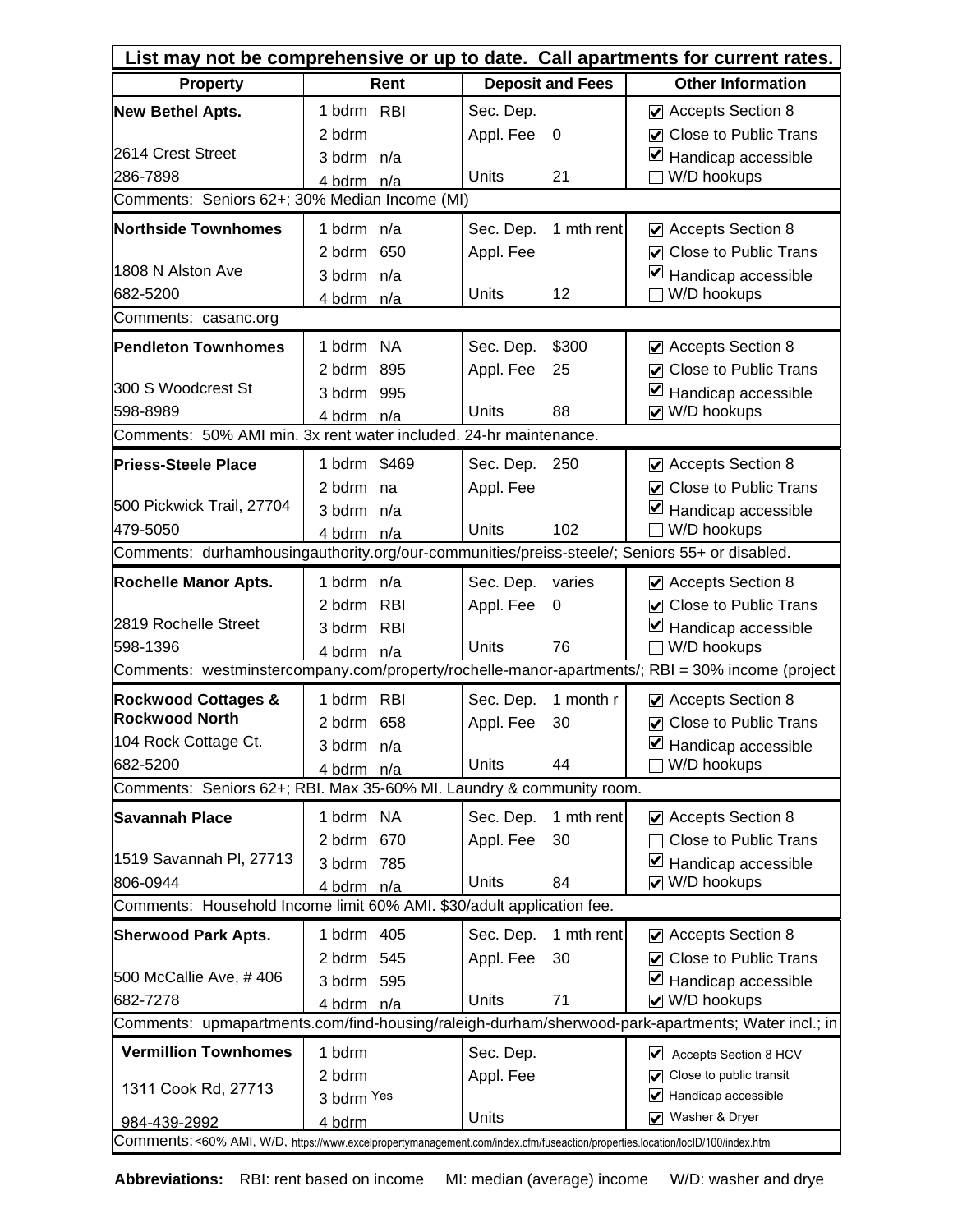| List may not be comprehensive or up to date. Call apartments for current rates.                                                                           |                                                              |                                 |                         |                                                                                                              |  |  |
|-----------------------------------------------------------------------------------------------------------------------------------------------------------|--------------------------------------------------------------|---------------------------------|-------------------------|--------------------------------------------------------------------------------------------------------------|--|--|
| <b>Property</b>                                                                                                                                           | Rent                                                         |                                 | <b>Deposit and Fees</b> | <b>Other Information</b>                                                                                     |  |  |
| St. Joseph's Place<br>506 Hope Avenue                                                                                                                     | 1 bdrm RBI<br><b>RBI</b><br>2 bdrm<br>3 bdrm n/a             | Sec. Dep.<br>Appl. Fee          |                         | Accepts Section 8<br><b>○</b> Close to Public Trans<br>V<br>Handicap accessible                              |  |  |
| 682-9807<br>Comments: uchas.org/st-josephs-place-durham-nc-affordable-housing; Seniors 62 & over.                                                         | 4 bdrm n/a                                                   | Units                           | 32                      | W/D hookups                                                                                                  |  |  |
| <b>Stewart Heights, Circle,</b><br><b>Square (Mutual Heights)</b><br>202 Jan Court<br>682-5200<br>Comments: Income-based apartments. Need income 3x rent. | 1 bdrm \$510<br>2 bdrm<br>\$510<br>3 bdrm n/a<br>4 bdrm n/a  | Sec. Dep.<br>Appl. Fee<br>Units | 1 mth rent<br>30<br>64  | Accepts Section 8<br>☑ Close to Public Trans<br>$\blacktriangleright$ Handicap accessible<br>V W/D hookups   |  |  |
| <b>The Rock Apartments</b><br>1119 Gurley St & Geer St<br>821-9355                                                                                        | 1 bdrm 600<br>2 bdrm 850<br>3 bdrm n/a<br>4 bdrm n/a         | Sec. Dep.<br>Appl. Fee<br>Units | 1 mth rent<br>50<br>22  | Accepts Section 8<br><b>○</b> Close to Public Trans<br>⊻<br>Handicap accessible<br>V W/D hookups             |  |  |
| Comments: Water included in 2 BR. on-site manager.                                                                                                        |                                                              |                                 |                         |                                                                                                              |  |  |
| <b>Underwood Apts.</b><br>811 Underwood Street<br>489-0579                                                                                                | 1 bdrm 550<br>2 bdrm $n/a$<br>3 bdrm n/a<br>4 bdrm n/a       | Sec. Dep.<br>Appl. Fee<br>Units | 1 mth rent<br>25<br>44  | $\vee$ Accepts Section 8<br><b>○</b> Close to Public Trans<br>⊻<br>Handicap accessible<br>W/D hookups        |  |  |
| Comments: casanc.org/maplewood-one-bedroom/                                                                                                               |                                                              |                                 |                         |                                                                                                              |  |  |
| <b>Vesson Court Apts</b><br>2420 Vesson Ave 27707<br>754-9960                                                                                             | 1 bdrm \$400-450<br>NA?<br>2 bdrm<br>3 bdrm NA?<br>4 bdrm NA | Sec. Dep.<br>Appl. Fee<br>Units | 1 mth ren<br>0          | ☑ Accepts Section 8<br><b>☑</b> Close to Public Trans<br>Handicap accessible<br>W/D hookups                  |  |  |
| Comments: casanc.org/project/vesson-court-durham/; water incl, income based.                                                                              |                                                              |                                 |                         |                                                                                                              |  |  |
| <b>West Park Apts.</b><br>1009 Cornell St<br>490-0063<br>Comments: dclt.org, 40% AMI, water incl, gas heat, W/D connections.                              | 1 bdrm $n/a$<br>2 bdrm 535<br>3 bdrm 585<br>4 bdrm n/a       | Sec. Dep.<br>Appl. Fee<br>Units | 1 mth rent<br>25        | $\triangleright$ Accepts Section 8<br><b>○</b> Close to Public Trans<br>Handicap accessible<br>☑ W/D hookups |  |  |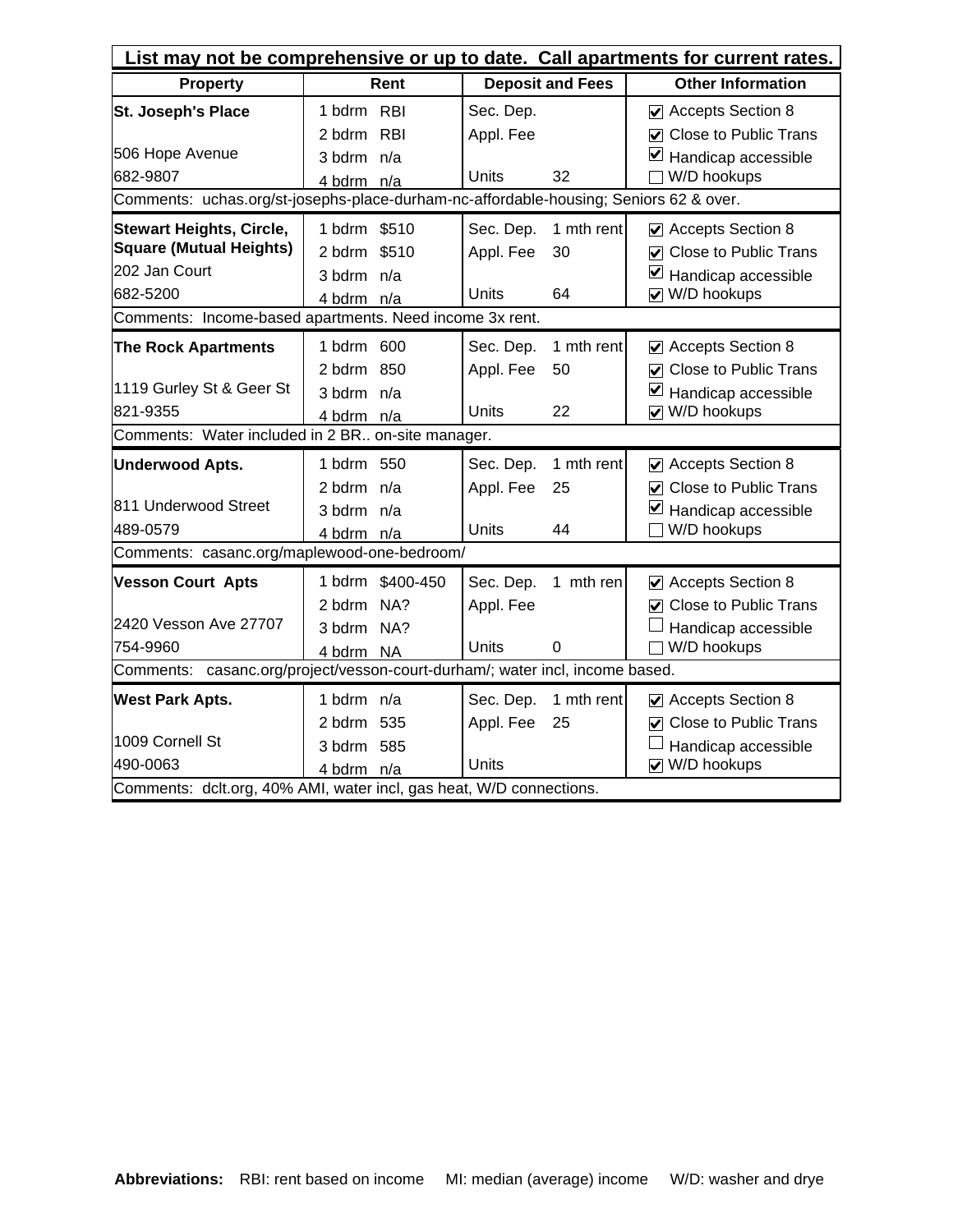**Apartments with Rent Based on Income (not limited to seniors or persons with disabilities). Information may not be up to date. Please contact apartments for current rates. For Public Housing, contact: Durham Housing Authority, 330 E. Main St., 919-683-1551, www.durhamhousingauthority.org**

| <b>Property</b>               |            |     | Rent                                           | Call for current rents and other costs.                                           |
|-------------------------------|------------|-----|------------------------------------------------|-----------------------------------------------------------------------------------|
| <b>Club Boulevard</b>         |            |     | 1 bdrm                                         | <b>Facilities HC Acces</b><br>Section 8                                           |
| 2415 Glenbrook Drive          |            |     | <b>RBI</b>                                     | ⊻<br>Public Trans ■ Onsite security                                               |
| 220-7637                      | Units: 77  |     |                                                | Comments: durhamhousingauthority.org/our-communities/club-boulevard/              |
| <b>Cornwallis Road</b>        |            |     | 1 bdrm                                         | Section 8<br><b>Facilities HC Acces</b>                                           |
| 3000 Weaver Street            |            |     | <b>RBI</b>                                     | ⊻<br>Public Trans □ Onsite security                                               |
| 493-5801                      | Units: 200 |     |                                                | Comments: durhamhousingauthority.org/our-communities/cornwallis-road/             |
| <b>Crestview Apts.</b>        |            |     | 1 bdrm n/a                                     | Section 8<br>$\nabla$ Facilities HC Acces                                         |
| 2809 Crest Street             |            |     | <b>RBI</b>                                     | M<br>Public Trans   Onsite security                                               |
| 286-5431                      | Units: 65  |     |                                                | Comments: Rent based on income (30%), in-house program, application fee           |
| <b>Damar Court</b>            |            |     | 1 bdrm                                         | <b>Facilities HC Acces</b><br>Section 8                                           |
| 3412 Glasson Street           |            |     | <b>RBI</b>                                     | ⊻<br>Public Trans @ Onsite security                                               |
| 382-0321                      | Units: 102 |     |                                                | Comments: durhamhousingauthority.org/our-communities/damar-court/                 |
| <b>Franklin Village Apts.</b> |            |     | 1 bdrm $n/a$                                   | $\triangledown$ Section 8<br><b>▽</b> Facilities HC Acces                         |
| 705 E. Main St.               |            |     | 835                                            | ⊻<br>Public Trans @ Onsite security                                               |
| 667-9907                      | Units: 83  |     | Comments: pointesatdowntown.com; RBI waitlist. |                                                                                   |
| <b>Geer Street Apts.</b>      |            |     | 1 bdrm 450-525                                 | <b>Facilities HC Acces</b><br>Section 8                                           |
| 217 W. Geer Street            |            |     | 575-600                                        | Public Trans<br>Onsite security                                                   |
| 754-9960                      | Units:     |     |                                                | Comments: casanc.org; income-based; electric included.                            |
| <b>Hoover Road</b>            |            |     | 1 bdrm                                         | <b>Facilities HC Acces</b><br>Section 8                                           |
| 1126 Hoover Road              |            |     | <b>RBI</b>                                     | ⊻<br>Public Trans ■ Onsite security                                               |
| 682-5319                      | Units: 54  |     |                                                | Comments: durhamhousingauthority.org/our-communities/hoover-road/                 |
| <b>Laurel Oaks</b>            |            |     | 1 bdrm                                         | <b>Facilities HC Acces</b><br>Section 8                                           |
| 600 Laurel Oaks Drive         |            |     | <b>RBI</b>                                     | $\blacktriangledown$<br>Public Trans   Onsite security                            |
| 493-5801                      | Units: 30  |     |                                                | Comments: durhamhousingauthority.org/our-communities/laurel-oaks/                 |
| <b>Liberty Street</b>         |            |     | 1 bdrm                                         | Section 8<br><b>Facilities HC Acces</b>                                           |
| 131 Commerce Street           |            |     | <b>RBI</b>                                     | Public Trans   Onsite security                                                    |
| 682-5319                      | Units:     | 108 |                                                | Comments: durhamhousingauthority.org/our-communities/liberty-street/              |
| <b>Lofts at Southside</b>     |            |     | 1 bdrm 970+                                    | Section 8<br><b>Facilities HC Acces</b><br>$\blacktriangledown$                   |
| 343 Chestnut St. Apt. 101     |            |     | $1180+$                                        | Public Trans <b>I</b><br>Onsite security                                          |
| 973-2183                      | Units: 185 |     |                                                | Comments: 60% AMI, M-F 8:30-5pm, Sat. 10am-2pm, loftsatsouthside.com              |
| Lynnhaven Apts.               |            |     | 1 bdrm n/a                                     | Section 8<br>$\triangleright$ Facilities HC Acces<br>V                            |
| 917 Wadesboro Street          |            |     | <b>RBI</b>                                     | ⊻<br>Public Trans @ Onsite security                                               |
| 596-2167                      | Units: 230 |     |                                                | Comments: Rent & deposit based on income; Income, credit & criminal record checks |

**Key for abbreviations:** RBI: rent based on income

MI: median (average) income W/D: washer and dryer

Sect 8: accept Section 8 Public Trans: close to DATA HC Access: handicap accessible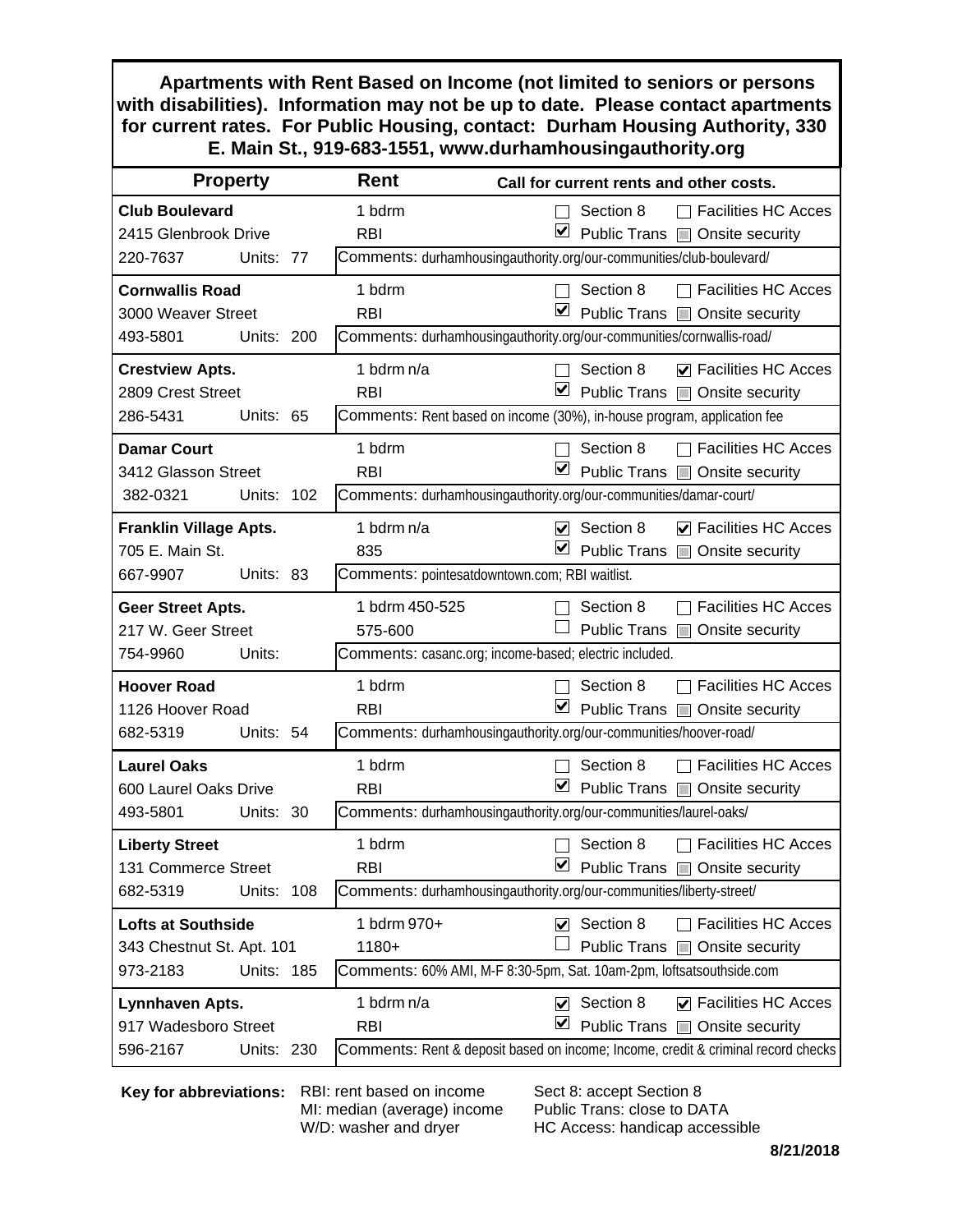| <b>Property</b>                                                           | Rent                       | Call for current rents and other costs.                                                                         |
|---------------------------------------------------------------------------|----------------------------|-----------------------------------------------------------------------------------------------------------------|
| <b>Maple Court (Veterans only)</b><br>207 Commons Blvd                    | 1 bdrm RBI<br>n/a          | $\triangledown$ Section 8<br>$\nabla$ Facilities HC Acces<br>■ Public Trans ■ Onsite security                   |
| Units: 24<br>477-0571                                                     |                            | Comments: voa.org/housing_properties/voa-durham-maple-court; VA referrals for vet                               |
| <b>McDougald Terrace</b><br>1101 Lawson Street                            | 1 bdrm                     | Section 8<br>$\Box$ Facilities HC Acces<br>$\blacktriangleright$<br>Public Trans <b>D</b> Onsite security       |
| 596-1639<br>Units: 360                                                    |                            | Comments: durhamhousingauthority.org/our-communities/mcdougald-terrace/                                         |
| <b>Mutual Heights (Stewart Heigh</b><br>3146 Fayetteville Street          | 1 bdrm \$510<br>\$510      | $\triangledown$ Section 8<br>$\triangledown$ Facilities HC Acces<br>⊻<br>Public Trans   Onsite security         |
| 682-5200<br>Units:<br>-18                                                 |                            | Comments: Minimum income 3x rent (Ex: \$510 rent=\$1,500 income)                                                |
| <b>Oakley Square Apts.</b><br>1835 Cheek Road                             | 1 bdrm RBI<br><b>RBI</b>   | Section 8<br>$\nabla$ Facilities HC Acces<br>⊻<br>Public Trans □ Onsite security                                |
| Units:<br>682-2701<br>100                                                 |                            | Comments: wajmanagement.com/property/oakley-square-apartments/; Rent & deposit                                  |
| <b>Oxford Manor</b><br>3633 Keystone Place                                | 1 bdrm                     | <b>Facilities HC Acces</b><br>Section 8<br>☑<br>Public Trans   Onsite security                                  |
| 220-7637<br>Units:<br>172                                                 |                            | Comments: durhamhousingauthority.org/our-communities/oxford-manor/                                              |
| <b>Rochelle Manor Apts.</b><br>2819 Rochelle Street                       | 1 bdrm $n/a$<br><b>RBI</b> | $\triangledown$ Section 8<br>$\nabla$ Facilities HC Acces<br>☑<br>Public Trans   Onsite security                |
| 598-1396<br>Units: 76                                                     |                            | Comments: westminstercompany.com/property/rochelle-manor-apartments/; RBI = 30                                  |
| <b>Scattered Sites</b><br>300 Gary Street                                 | 1 bdrm                     | □ Facilities HC Acces<br>Section 8<br>⊻<br>Public Trans □ Onsite security                                       |
| 683-8766<br>Units: 25                                                     |                            | Comments: durhamhousingauthority.org/our-communities/scattered-sites/                                           |
| <b>Stewart Heights, Circle, Squar</b><br>202 Jan Court                    | 1 bdrm \$510<br>\$510      | $\triangledown$ Facilities HC Acces<br>Section 8<br>V<br>$\blacktriangledown$<br>Public Trans   Onsite security |
| 682-5200<br>Units: 64                                                     |                            | Comments: Income-based apartments. Need income 3x rent.                                                         |
| <b>Vesson Court Apts</b><br>2420 Vesson Ave 27707<br>Units: 0<br>754-9960 | 1 bdrm \$400-450<br>NA?    | <b>Facilities HC Acces</b><br>Section 8<br>☑<br>⊻<br>Public Trans   Onsite security                             |
|                                                                           |                            | Comments: casanc.org/project/vesson-court-durham/; water incl, income based.                                    |

**Key for abbreviations:** RBI: rent based on income MI: median (average) income W/D: washer and dryer

Sect 8: accept Section 8 Public Trans: close to DATA HC Access: handicap accessible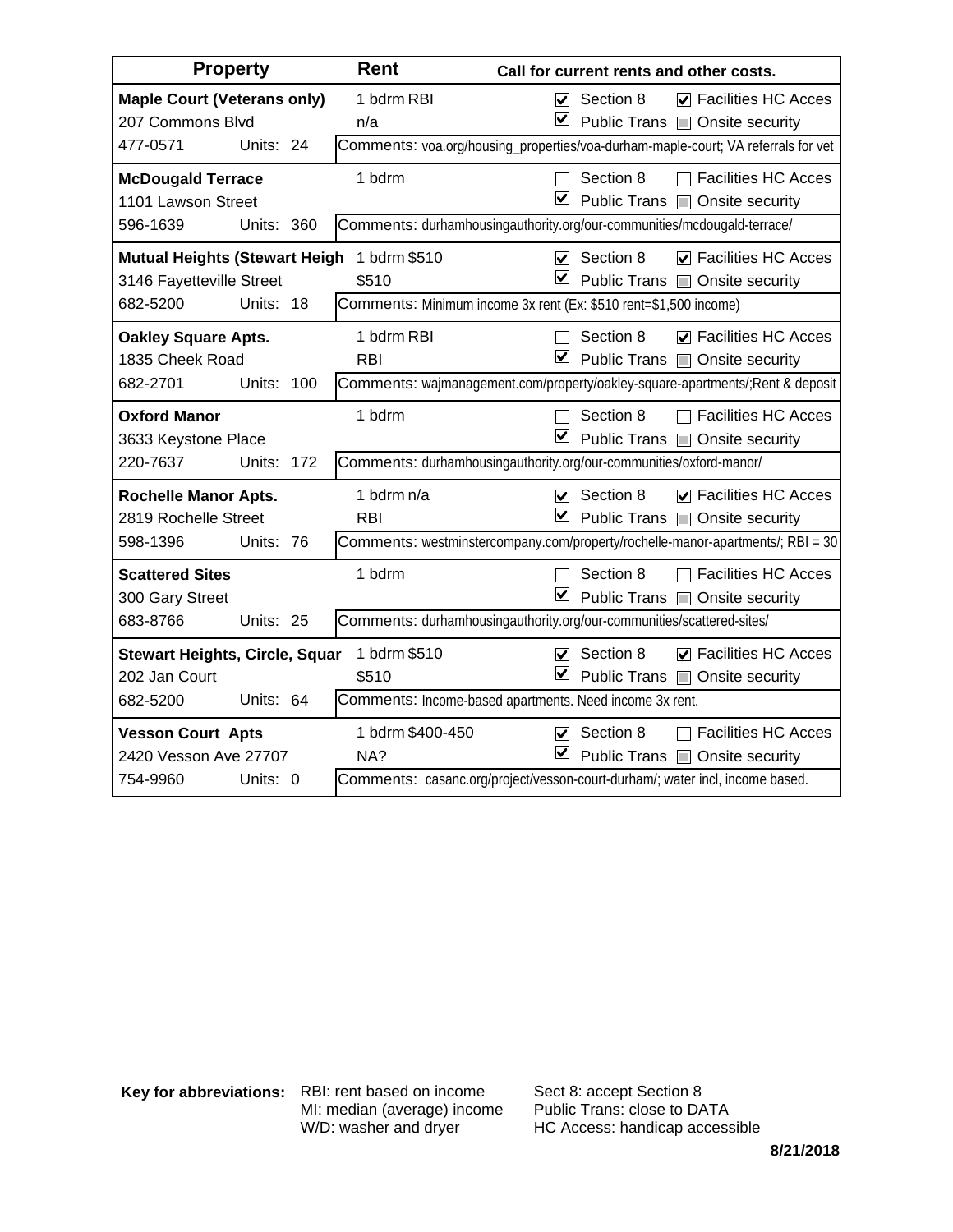#### **Apartments for Seniors and Persons with Disabilities. Call for current rents. This resource may not be updated.**

|                                            |                   |     | an one romor muo roodaroo may noe so apaaloar                                             |                         |                            |                                       |
|--------------------------------------------|-------------------|-----|-------------------------------------------------------------------------------------------|-------------------------|----------------------------|---------------------------------------|
| <b>Carver Creek</b>                        |                   |     | 1 bdrm 750+                                                                               |                         | $\triangledown$ Section 8  | $\triangledown$ Facilities HC Acces   |
| 531 E Carver Street                        |                   |     | n/a                                                                                       | ⊻                       |                            | Public Trans <b>D</b> Onsite security |
| 471-6913                                   | Units: 48         |     | Comments: carvercreekapartments.com seniors 55+ TueThu 9am-6pm.                           |                         |                            |                                       |
| <b>Durham Hosiery Mill</b>                 |                   |     | 1 bdrm RBI                                                                                |                         | Section 8                  | $\triangledown$ Facilities HC Acces   |
| 804 Angier Avenue                          |                   |     | <b>RBI</b>                                                                                | ⊻                       |                            | Public Trans <b>D</b> Onsite security |
| 682-4866                                   | <b>Units: 150</b> |     | Comments: Elderly 62+ or disabled, max 45% MI; police report required.                    |                         |                            |                                       |
| <b>Emerson Woods</b>                       |                   |     | 1 bdrm RBI                                                                                |                         | $\triangledown$ Section 8  | $\triangledown$ Facilities HC Acces   |
| 221 Commons Blvd, 27704                    |                   |     | na?                                                                                       | ⊻                       |                            | Public Trans   Onsite security        |
| 797-2174                                   | Units: 18         |     | Comments: Persons with disabilities. Income limits. voa.org/housing_properties/eme        |                         |                            |                                       |
| <b>Forest Hills Heights</b>                |                   |     | 1 bdrm RBI                                                                                |                         | Section 8                  | $\triangledown$ Facilities HC Acces   |
| 700 S Mangum Street                        |                   |     | <b>RBI</b>                                                                                | ⊻                       |                            | Public Trans   Onsite security        |
| 683-8766                                   | Units: 55         |     | Comments: Age 50+;durhamhousingauthority.org/our-communities/forest-hill-heights/         |                         |                            |                                       |
| <b>JFK Towers</b>                          |                   |     | 1 bdrm RBI                                                                                | $\overline{\mathbf{v}}$ | Section 8                  | ☑ Facilities HC Acces                 |
| 4900 N Roxboro Road                        |                   |     |                                                                                           | ⊻                       |                            | Public Trans   Onsite security        |
| 477-9813                                   | <b>Units: 178</b> |     | Comments: Elderly or disabled; max inc \$20,850/yr single, \$23,800/yr couple.            |                         |                            |                                       |
| <b>JJ Henderson Towers</b>                 |                   |     | 1 bdrm RBI                                                                                |                         | Section 8                  | $\triangledown$ Facilities HC Acces   |
| 807 South Duke Street                      |                   |     | <b>RBI</b>                                                                                | ✔                       |                            | Public Trans ■ Onsite security        |
| 683-8766                                   | Units:            | 178 | Comments: Age 50+; durhamhousingauthority.org/our-communities/j-j-henderson-hou           |                         |                            |                                       |
| L. W. Reid Homes                           |                   |     | 1 bdrm RBI                                                                                |                         | Section 8                  | $\triangledown$ Facilities HC Acces   |
| 2608 Crest Street                          |                   |     |                                                                                           | ⊻                       |                            | Public Trans @ Onsite security        |
| 286-7898                                   | Units: 24         |     | Comments: Elderly or disabled; rent based on income.                                      |                         |                            |                                       |
| Lakeside Garden Apts.                      |                   |     | 1 bdrm 715                                                                                | M                       | Section 8                  | $\triangledown$ Facilities HC Acces   |
| 820 Martin Luther King, Jr. Pkwy 850       |                   |     |                                                                                           | ⊻                       |                            | Public Trans @ Onsite security        |
| 484-0390                                   | Units: 160        |     | Comments: Seniors 55 & older, washer/dryer hookup in 2 bedrooms only.                     |                         |                            |                                       |
| <b>Maplewood Square</b>                    |                   |     | 1 bdrm \$357                                                                              | $\overline{\mathbf{v}}$ | Section 8                  | $\nabla$ Facilities HC Acces          |
| 1520 Chapel Hill Road                      |                   |     | \$450                                                                                     | ⊻                       |                            | Public Trans □ Onsite security        |
| 402-1684                                   | Units: 0          |     | <b>Comments:</b> dhic.org/property/maplewood-square/; Seniors 55 and older. Income limit. |                         |                            |                                       |
| <b>MOREENE ROAD</b>                        |                   |     | 1 bdrm                                                                                    |                         | Section 8                  | <b>Facilities HC Acces</b>            |
| 3412 Glasson Street                        |                   |     |                                                                                           |                         |                            | Public Trans @ Onsite security        |
| 382-0321                                   | Units: 224        |     | Comments: durhamhousingauthority.org/our-communities/morreene-road/                       |                         |                            |                                       |
| Morehead Hills Senior Apts. (el 1 bdrm RBI |                   |     |                                                                                           |                         | $\triangleright$ Section 8 | $\nabla$ Facilities HC Acces          |
| 500 Cobb Street                            |                   |     | n/a                                                                                       | ⊻                       |                            | Public Trans @ Onsite security        |
| 683-2713                                   | Units: 69         |     | Comments: ccinvest.com/properties/morehead-hills/: seniors 62+; Rent Based on Inco        |                         |                            |                                       |
| <b>Morning Glory Apts.</b>                 |                   |     | 1 bdrm RBI                                                                                |                         | Section 8                  | $\triangleright$ Facilities HC Acces  |
| 705 E. Main Street                         |                   |     | <b>RBI</b>                                                                                | ⊻                       |                            | Public Trans @ Onsite security        |
| 667-9907                                   | Units: 25         |     | Comments: Seniors 55+; www.morninggloryseniorvillage.com                                  |                         |                            |                                       |

**Key for abbreviations:** RBI: rent based on income

MI: median (average) income W/D: washer and dryer

Sect 8: accept Section 8 Public Trans: close to DATA HC Access: handicap accessible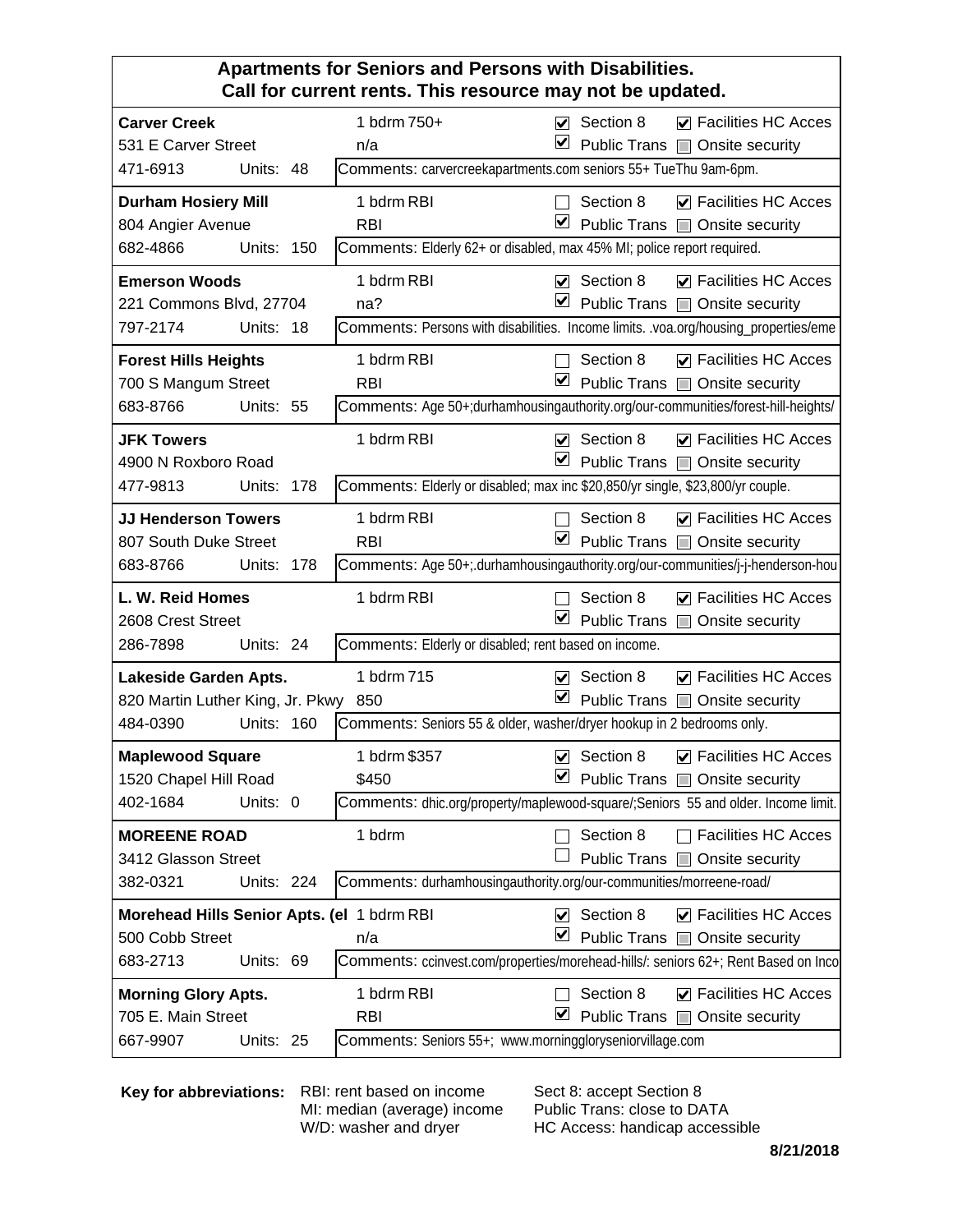| <b>Apartments for Seniors and Persons with Disabilities.</b><br>Call for current rents. This resource may not be updated. |                                               |                                                                                                                                                                                                                                                                        |  |  |  |  |  |
|---------------------------------------------------------------------------------------------------------------------------|-----------------------------------------------|------------------------------------------------------------------------------------------------------------------------------------------------------------------------------------------------------------------------------------------------------------------------|--|--|--|--|--|
| <b>New Bethel Apts.</b><br>2614 Crest Street                                                                              | 1 bdrm RBI                                    | $\nabla$ Facilities HC Acces<br>Section 8<br>M<br>V<br>Public Trans <b>I</b><br>Onsite security                                                                                                                                                                        |  |  |  |  |  |
| 286-7898<br>Units: 21                                                                                                     | Comments: Seniors 62+; 30% Median Income (MI) |                                                                                                                                                                                                                                                                        |  |  |  |  |  |
| <b>Oldham Towers</b><br>519 E Main Street<br>Units: $106$                                                                 | 1 bdrm RBI<br><b>RBI</b>                      | <b>Facilities HC Acces</b><br>Section 8<br>M<br>V<br>Public Trans   Onsite security                                                                                                                                                                                    |  |  |  |  |  |
| 682-5319<br><b>Priess-Steele Place</b><br>500 Pickwick Trail, 27704<br>479-5050<br>Units: $102$                           | 1 bdrm \$469<br>na                            | Comments: Elderly or disabled; durhamhousing authority.org/our-communities/oldham-<br>$\triangledown$ Facilities HC Acces<br>Section 8<br>M<br>V<br>Public Trans ■ Onsite security<br>Comments: durhamhousingauthority.org/our-communities/preiss-steele/; Seniors 55+ |  |  |  |  |  |
| <b>Rockwood Cottages &amp; Rockw</b><br>104 Rock Cottage Ct.<br>682-5200<br>Units: $44$                                   | 1 bdrm RBI<br>658                             | $\nabla$ Facilities HC Acces<br>Section 8<br>M<br>V<br>Public Trans   Onsite security<br>Comments: Seniors 62+; RBI. Max 35-60% MI. Laundry & community room.                                                                                                          |  |  |  |  |  |
| St. Joseph's Place<br>506 Hope Avenue<br>682-9807<br>Units: 32                                                            | 1 bdrm RBI<br><b>RBI</b>                      | Section 8<br>$\nabla$ Facilities HC Acces<br>M<br>V<br>Public Trans ■ Onsite security<br>Comments: uchas.org/st-josephs-place-durham-nc-affordable-housing; Seniors 62 &                                                                                               |  |  |  |  |  |

**Key for abbreviations:** RBI: rent based on income MI: median (average) income W/D: washer and dryer

Sect 8: accept Section 8 Public Trans: close to DATA HC Access: handicap accessible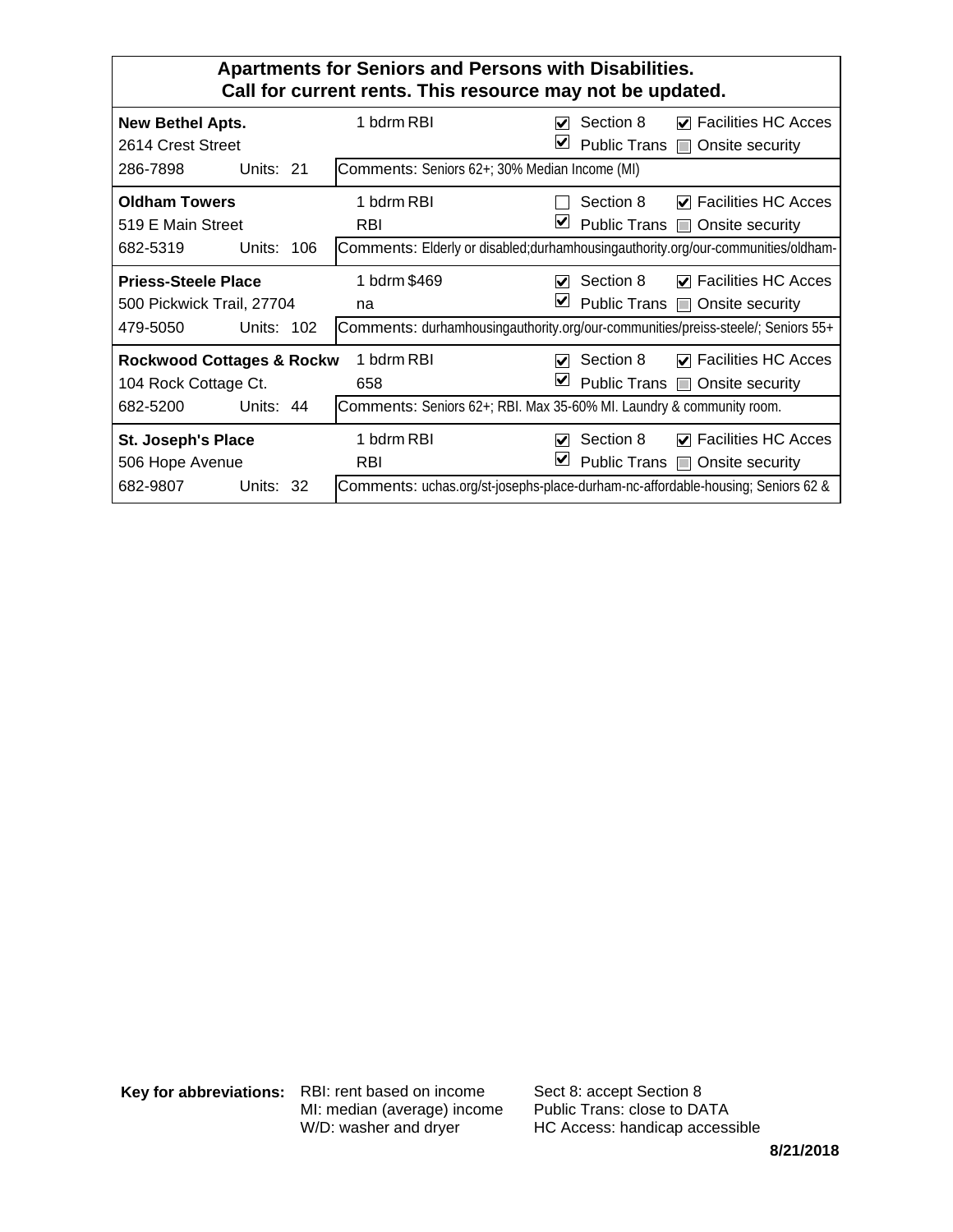#### **DURHAM RENTAL GUIDE - PROPERTY MANAGERS**

| <b>Agency</b>                                                                                                    | Area Code 919                                  | <b>Address</b>                                                                                          |          | Website                                               |  |  |  |  |  |
|------------------------------------------------------------------------------------------------------------------|------------------------------------------------|---------------------------------------------------------------------------------------------------------|----------|-------------------------------------------------------|--|--|--|--|--|
| Nonprofit or Government Property Managers - Income-Based Housing                                                 |                                                |                                                                                                         |          |                                                       |  |  |  |  |  |
| <b>CASA</b>                                                                                                      | CASANC.org                                     |                                                                                                         |          |                                                       |  |  |  |  |  |
| <b>DHIC</b>                                                                                                      | 832-4345                                       | 113 S. Wilmington St, Raleigh, NC 27601                                                                 | DHIC.org |                                                       |  |  |  |  |  |
| Durham Community Land Trust   490-0063                                                                           |                                                | 1208 W Chapel Hill St. Durham 27701                                                                     |          | DCLT.org                                              |  |  |  |  |  |
| Durham Housing Authority                                                                                         | 683-1551                                       | 330 E Main St. Durham 27701                                                                             |          | durhamhousingauthority.org                            |  |  |  |  |  |
| Reinvestment Partners                                                                                            | 667-1000                                       | 110 E. Geer St, Durham, NC 27701                                                                        |          | ReinvestmentPartners.org                              |  |  |  |  |  |
| VA VASH housing vouchers                                                                                         | 286-0411                                       | ext. 177065                                                                                             |          | https://www.durham.va.gov/services/homeless/index.asp |  |  |  |  |  |
| Volunteers of America, veterans:                                                                                 |                                                | 477-9005, housing inquiries 864-246-6734                                                                |          | VOAcarolinas.org                                      |  |  |  |  |  |
|                                                                                                                  |                                                |                                                                                                         |          |                                                       |  |  |  |  |  |
|                                                                                                                  |                                                | Property Managers Who MAY Participate in Section 8 Housing Choice Vouchers and Non-Income-Based Rentals |          |                                                       |  |  |  |  |  |
| 3 Points Properties                                                                                              | 797-0779                                       | 1700 Chapel Hill Rd #8, Durham 27707                                                                    |          | 3pointsproperties.com                                 |  |  |  |  |  |
| Bergman Rentals                                                                                                  | 493-3559<br>477-9659                           | 2814 Chapel Hill Rd Durham 27707<br>3300 Guess Rd Ste 9, Durham 27705                                   |          | bergmanrentalsdurham.com                              |  |  |  |  |  |
| <b>Cherry Realty</b>                                                                                             |                                                | 3315 Guess Rd. Durham 27705                                                                             |          | cherryrealtync.com                                    |  |  |  |  |  |
| Joe Hicks Real Estate                                                                                            | 471-0100                                       |                                                                                                         |          | none                                                  |  |  |  |  |  |
| <b>Real Estate Associates</b>                                                                                    | 489-2000                                       | 3333 Durham-Chapel Hill Blvd C, Durham 27707                                                            |          | realestateassoc.com                                   |  |  |  |  |  |
| Reformation Asset Mgt.                                                                                           | 973-5002                                       | 400 W. Main St Ste 500, Durham 27701                                                                    |          | reformationassetmgt.com                               |  |  |  |  |  |
| <b>Woodland Associates</b>                                                                                       | 469-0260<br>1150 Executive Circle #2, Cary, NC |                                                                                                         |          | none                                                  |  |  |  |  |  |
| Property Managers Who MAY NOT Participate in Section 8 Housing Choice Vouchers; May Offer Income-Based Rentals   |                                                |                                                                                                         |          |                                                       |  |  |  |  |  |
| acorn & oak                                                                                                      | 675.1444                                       | 506 N. Mangum St. Ste. 105 Durham 27701                                                                 |          | acorn-oak.com/properties                              |  |  |  |  |  |
| Allenton Mgt.                                                                                                    | 490-9050                                       | 3500 Westgate Dr. #800 Durham 27707                                                                     |          | allenton.com                                          |  |  |  |  |  |
| <b>Apple Realty</b>                                                                                              | 471-2007                                       | 2911 Guess Rd Durham 27705                                                                              |          | applerealty.com                                       |  |  |  |  |  |
| L&S Properties of NC                                                                                             | 806-8259                                       | 2327 Englert Dr. Durham 27713                                                                           |          | none                                                  |  |  |  |  |  |
| <b>Bob Schmitz Properties</b>                                                                                    | 416-0393                                       | 1222 Broad St Unit A Durham 27705                                                                       |          | bobschmitzproperties.com                              |  |  |  |  |  |
| <b>Griffin Associates Realtors</b>                                                                               | 383-2595                                       | 1816 Front St. Unit 110 Durham 27705                                                                    |          | griffin-realtors.com                                  |  |  |  |  |  |
| <b>Edgewood Properties</b>                                                                                       | 403-0774                                       | 1811 Chapel Hill Rd Durham 27707                                                                        |          | none                                                  |  |  |  |  |  |
| Jeffrey & Co.                                                                                                    | 383-3115                                       | 1210 Cole Mill Rd #100, Durham 27705                                                                    |          | none                                                  |  |  |  |  |  |
| Jim Lilley Properties                                                                                            | 967-9992                                       | 930 M.L.K. Jr Blvd #106, Chapel Hill 27514                                                              |          | dunlaplilley.com                                      |  |  |  |  |  |
| Massey Real Estate                                                                                               | 401-5200                                       | 1415 NC-54 #201 Durham 27707                                                                            |          | masseyrealestate.com                                  |  |  |  |  |  |
| <b>Salem Street Realty</b>                                                                                       | 367-8884                                       | 301 N Salem St Ste 100 Apex 27502                                                                       |          | salemstreetrealty@gmail.com                           |  |  |  |  |  |
| Rick Soles Property Mgt.                                                                                         | 286-2040                                       | 1423 Broad St Durham, NC 27705                                                                          |          | none                                                  |  |  |  |  |  |
| Southeast Real Estate Mgt.                                                                                       | 419-1200                                       | 3709 University Dr. Durham 27707                                                                        |          | durhamrentalmanagement.com                            |  |  |  |  |  |
| <b>Trinity Properties</b>                                                                                        | 309-9765                                       | 2723 Campus Walk Ave Durham 27705                                                                       |          | trinitypropertiesapartments.com                       |  |  |  |  |  |
| V. S. Rich Property Services                                                                                     | 286-9333                                       | 1409 Broad St, Durham 27705                                                                             |          | vsrich.com                                            |  |  |  |  |  |
| <b>Weichert Realtors</b>                                                                                         | 403-5315                                       | 3901 University Dr. Durham 27707                                                                        |          | markthomas.properties.com                             |  |  |  |  |  |
| Individuals with a Few Rental Properties (rooms & apts) Who May Participate in Section 8 Housing Choice Vouchers |                                                |                                                                                                         |          |                                                       |  |  |  |  |  |
| Equity Group (Ron Cooper)                                                                                        | 225-4889                                       | none listed                                                                                             |          | none                                                  |  |  |  |  |  |
| Larry Greene                                                                                                     | 605-0785                                       | none listed                                                                                             |          | none                                                  |  |  |  |  |  |
| Herman Thomas                                                                                                    | 620-1700                                       | none listed                                                                                             |          | none                                                  |  |  |  |  |  |
| <b>UPDATED - Search for Affordable Housing at NCHousingSearch.org</b>                                            |                                                |                                                                                                         |          |                                                       |  |  |  |  |  |
| nchousingsearch.org/                                                                                             |                                                |                                                                                                         |          |                                                       |  |  |  |  |  |
| gosection8.com/Section-8-rental-housing-in-Durham/NC/                                                            |                                                |                                                                                                         |          |                                                       |  |  |  |  |  |
| apartments.com/durham-nc                                                                                         |                                                |                                                                                                         |          |                                                       |  |  |  |  |  |
| <b>Craigs List</b>                                                                                               |                                                |                                                                                                         |          |                                                       |  |  |  |  |  |
|                                                                                                                  |                                                |                                                                                                         |          |                                                       |  |  |  |  |  |